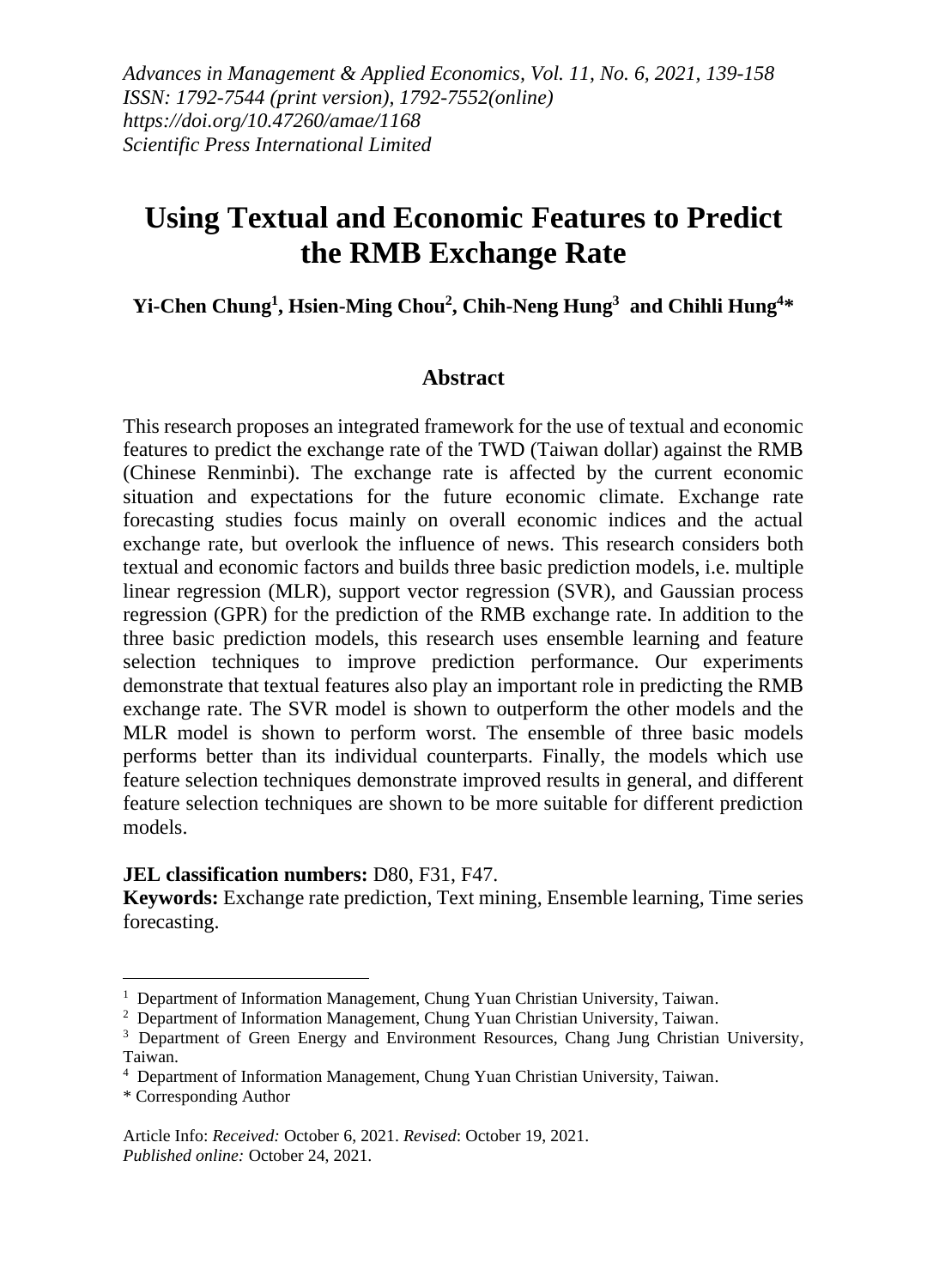### **1. Introduction**

Exchange rate fluctuations may have a significant impact on a country's international trade, flow of capital, stock market (Ruan et al., 2017), and even industrial growth (Dai et al., 2020). Due to the numerous explicit and implicit factors that can influence exchange rate fluctuations, accurate forecasting of the exchange rate time series is a substantial task for both researchers and practitioners (Bilson and Marston, 1984). The exchange rate determination theory (Mussa, 1984) analyzes what factors determine and affect the exchange rate. These include the international indebtedness theory, the purchasing power parity theory, the interest rate parity theory, the balance of payments theory, and the asset price theory. However, there is no overarching exchange rate determination theory.

Most exchange rate forecasting studies focus on overall economic indices and the exchange rate itself (e.g. Dai and Xiao, 2005; Lin et al., 2012; Wang et al., 2019; Ren et al., 2019; He et al., 2018; Chou et al., 2019; Zhou et al., 2020). Mussa (1984) considered that the exchange rate is affected by the current economic situation and expectations of future economic situation. Economic time series data and news contain not only impacts upon, but possible causes of events (Kumar and Ravi, 2016). Due to the rapid development of information technology, a vast number of unstructured documents have been distributed across the internet. Text mining technologies have been used to exploit this huge corpus for tasks such as information retrieval, sentiment analysis, bankruptcy prediction, stock trading forecasting, market segmentation, etc. (Chan and Chong, 2017; Kumar and Ravi, 2016; Hung, 2017), but until now have only been used to a limited extent for exchange rate prediction.

The rapid development of China's economy has increased the international influence of the Renminbi (RMB, Chinese yuan) significantly (Batten and Szilagyi, 2016; Chen et al., 2018). In particular, the RMB has been included in the International Monetary Fund (IMF) special drawing rights (SDR) basket of currencies since October, 2016. China is one of Taiwan's most important trading partners, so variations in the RMB exchange rate could have a significant effect on Taiwan's import and export trade and capital flows. Thus, this study takes the exchange rate of the Taiwan dollar (TWD) against the RMB as an example, and selects not only relevant economic factors but also news from China and Taiwan to develop a prediction model for the RMB exchange rate. Conversely, most existing exchange rate forecasting studies utilize only a single prediction technology, thus limiting their validity and objectivity. This research uses an ensemble learning technology to obtain improved prediction results. We integrate three kinds of predictive models, give corresponding weights to each, propose a multi-model prediction framework, and finally compare a single model with our proposed integrated model for RMB exchange rate prediction.

The remainder of the paper is organized as follows. Section 2 presents a brief literature review. Section 3 proposes the methodology, which includes preprocessing of documents, filtering by sentiments, filtering by term frequency,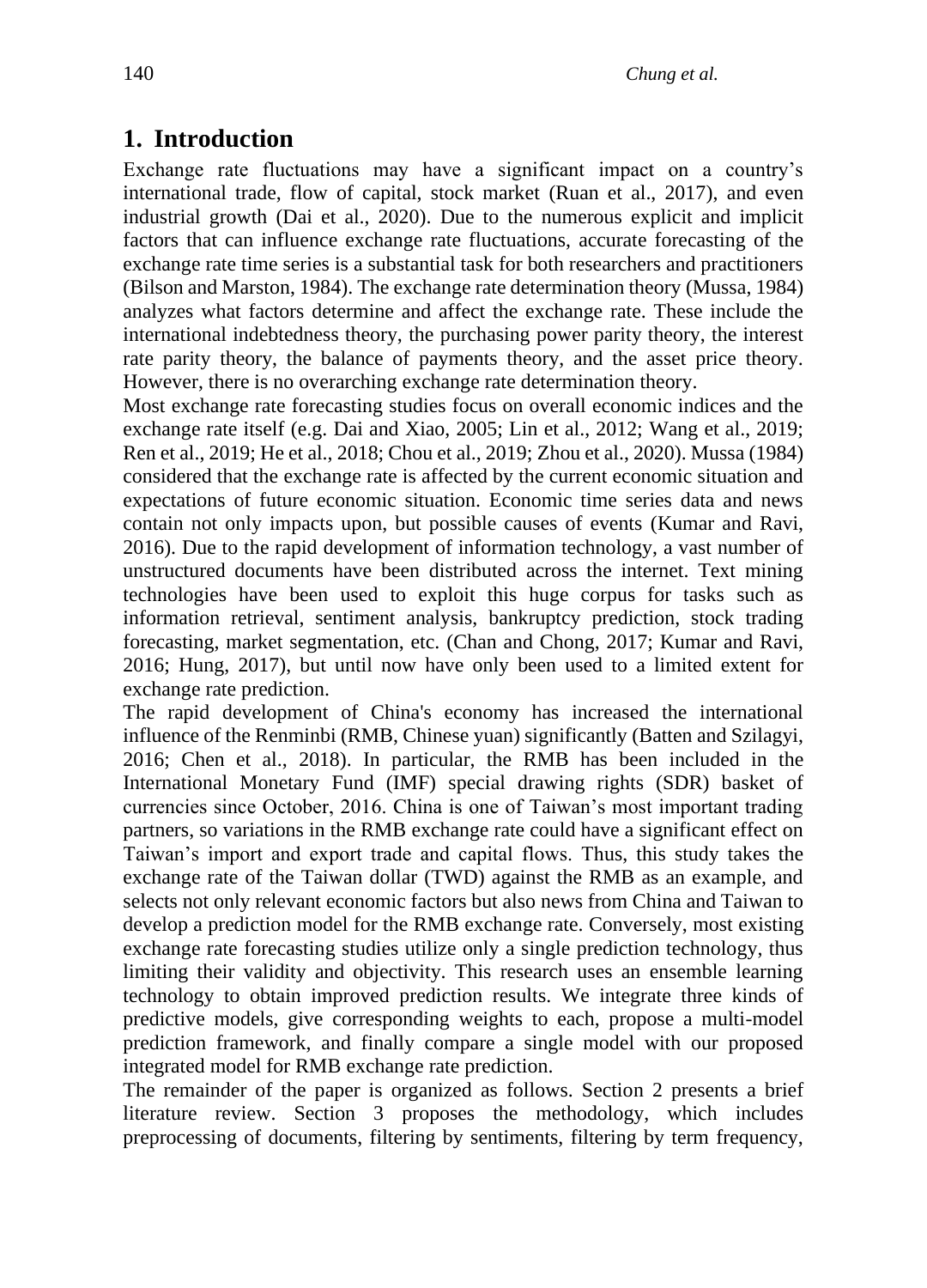integrating features, selecting features, building prediction models, and evaluation. The experiment design and results are shown in Section 4. The conclusion and areas for possible further work are presented in Section 5.

### **2. Literature Review**

In essence, exchange rate forecasting is a time series prediction task. The methods for time series prediction can be broadly divided into three groups, namely statistical techniques, machine learning techniques and hybrid approaches. The first group consists of moving average (MA), linear regression (LR), multiple linear regression (MLR), logistic regression, autoregressive moving average (ARMA), autoregressive integrated moving average (ARIMA), correlation analysis (CA), common correlated effect (CCE), the autoregressive conditional heteroskedasticity model (ARCH), and the generalized-ARCH model (GARCH), etc. (Bowerman et al., 2005). For example, Ren et al. (2019) used CCE to estimate the monetary model in growth rates for the prediction of exchange rates. Their models outperform models based on the random walk theory. Zhou et al. (2020) employed a GARCH-MIDAS model to investigate the impact of economic policy uncertainty between China and the United States on RMB exchange rate volatility. Their GARCH-MIDAS model outperforms the traditional GARCH-type models.

Due to the vast volumes of data available on the internet and the rapid development of computer hardware and software, machine learning and data mining are becoming increasingly important. Data mining is a technique for retrieving important information hidden in a large quantities of data (Fayyad et al., 1996; Hand et al., 2001). Machine learning uses machine simulation approaches for mining data. There are many techniques which can be used for time series prediction (Palit and Popovic, 2005), such as the multilayer perceptron neural network (MLP), recurrent neural network (RNN), self-organizing map (SOM), support vector regression (SVR), genetic algorithm (GA), Gaussian process regression (GPR), fuzzy logic, etc. For example, Liu et al. (2020) explored the application of GPR in forecasting the volatility of foreign exchange returns and found that this approach has shown great potential. Bo and Chi (2009) adopted MLP and RNN to predict the RMB exchange rate, and Ye (2012) found that MLP is effective in forecasting the RMB exchange rate. SVR has many applications in time series forecasting due to its robust performance (Yuan, 2013; Lin et al. 2012). Fu (2010) used SVR to predict the exchange rate of the euro against the US dollar. Chaos-theory based SVR has been used to predict foreign exchange rates (Huang et al., 2010). Fu et al. (2019) demonstrated that their proposed evolutionary SVR outperforms MLP models in RMB exchange rate prediction. From their experiments, Yang et al. (2007) concluded that SVR has better generalization ability than artificial neural networks for time series prediction.

Some studies have adopted a hybrid approach to pursue a better performance. There are many different ways in this group. For example, de O. Santos Júnior et al. (2019) used a hybrid system of ARIMA, SVR, MLP that searches for a suitable function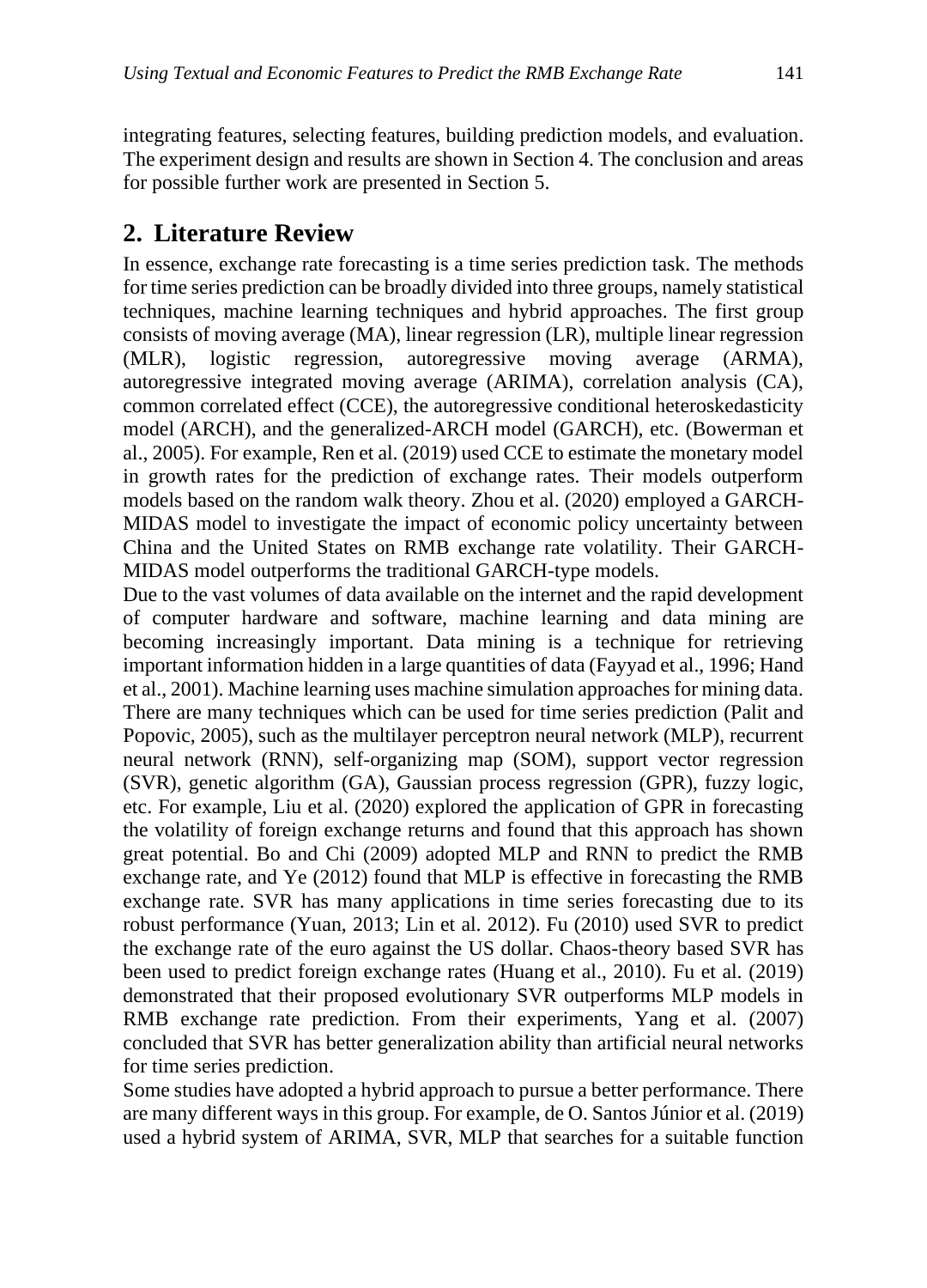for time series forecasting. Babu and Reddy (2014) used a hybrid ARIMA-ANN (artificial neural network) model for forecasting time series data and the hybrid model has a better performance. Zainuddin et al. (2019) applied hybrid bootstrap models to improve the performance of ARIMA-ANN hybrid models for time series forecasting.

Generalized data mining techniques includes text mining, i.e. searching or retrieving for useful information in a large amount of text. Text mining has been widely used in business information analysis (Kumar and Ravi, 2016). For example, Fung et al. (2003) predicted stock price changes based on news articles by excavating multiple time series simultaneously. Schumaker et al. (2012) explored how the sentiment of financial news articles influences the stock market. Yu et al. (2013) studied the impact of social and traditional media and the interrelatedness of short-term corporate stock market performance using news articles about the online stock market. Studying how news can directly or indirectly affect currency prices through order flows, Evans and Lyons (2008) found that news can explain more than 30% of the daily price difference. Jin et al. (2013) used news and linear regression models to predict changes in the foreign exchange market. Chatrath et al. (2014) used news to predict increases or decreases in currency and found that news could account for around 22-56% of currency changes.

Although many recent studies have attempted to forecast the RMB exchange rate, they have focused primarily on overall economic indices. This research proposes instead to use text mining technologies to analyze positive and negative news, and to combine the results with specific economic indices to improve the performance of RMB forecasting.

## **3. Methodology**

This research uses an integrated framework of news and economics to analyze and predict the exchange rate of the TWD against the RMB. As the exchange rate is affected by both countries, the news and economic indices are based on data from Taiwan and China. The framework consists of seven modules, which are preprocessing of documents, filtering by sentiments, filtering by term frequency, integrating indices, selecting features, building prediction models, and evaluation. The conceptual structure of the proposed model is shown in Figure 1. Details of these modules are described as follows.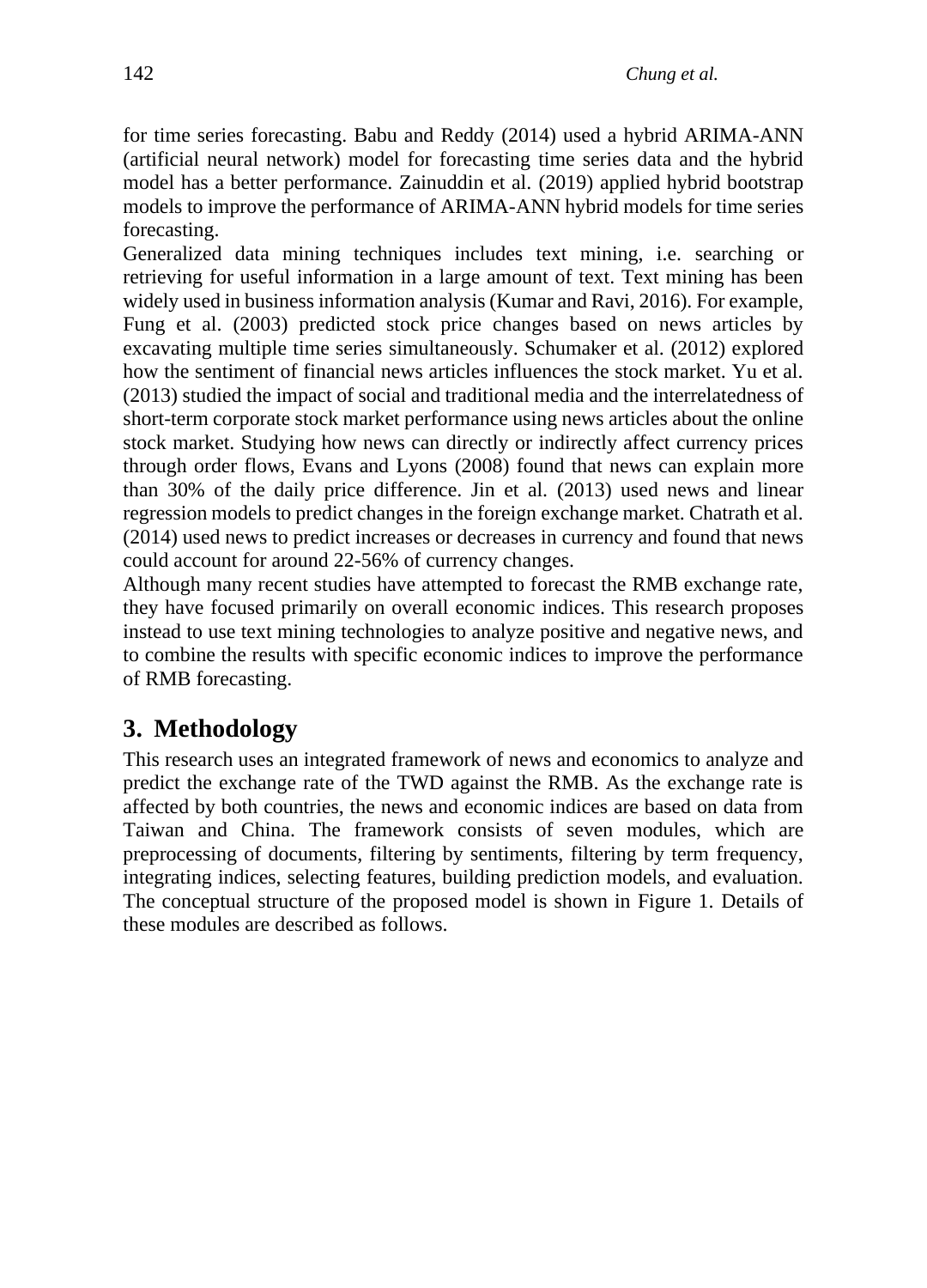

**Figure 1: The conceptual structure of the proposed model**

#### **3.1 Preprocessing of Documents**

The preprocessing of documents includes the three steps shown in Figure 1, i.e. removing HTML tags, segmenting words, removing stop words. Taiwan and China news is collected from Liberty Times Net (https://ltn.com.tw) and Baidu news (https://news.baidu.com) respectively, based on a query, (RMB exchange rate). In this module, the first step once the news documents are retrieved from the internet is the removal of HTML tags. As the meaning of a single Chinese character can be ambiguous (Zhang et al., 2004), we use a renowned Chinese open source word segmentation system, i.e. Jieba (https://github.com/fxsjy/jieba) for tokenization of Chinese words. One advantage of using the Jieba Chinese word segmentation system is that it can modify the reference words for the word segmentation. Next, this model removes stop words by use of a stop word list, which contains 767 words.

#### **3.2 Filtering by Sentiments**

A method that extracts positive or negative sentiment orientation from textual information is called sentiment analysis (Nasukawa and Yi, 2003) or opinion mining (Dave et al., 2003). Many research works such as (Boudt et al., 2019; Brandt and Gao, 2019; Chen et al., 2019; Feuerriegel and Prendinger, 2016; Hung 2017; Kazmaier and van Vuuren, 2020; Lee and Chen, 2020) have shown that sentiments in documents influence consumer purchasing decisions, trading markets, exchangetraded fund returns, etc. A document is made up of sentences and a sentence is made up of words. Thus, sentiments of a document come from its words. After the removal of stop words, we rely on two pre-defined sentiment dictionaries, i.e. NTUSD (National Taiwan University Semantic Dictionary) (Chen et al., 2019) and HowNet (Fu et al., 2017) to capture a given word's sentiment orientation. NTUSD is considered to be a fundamental sentiment dictionary. We then remove those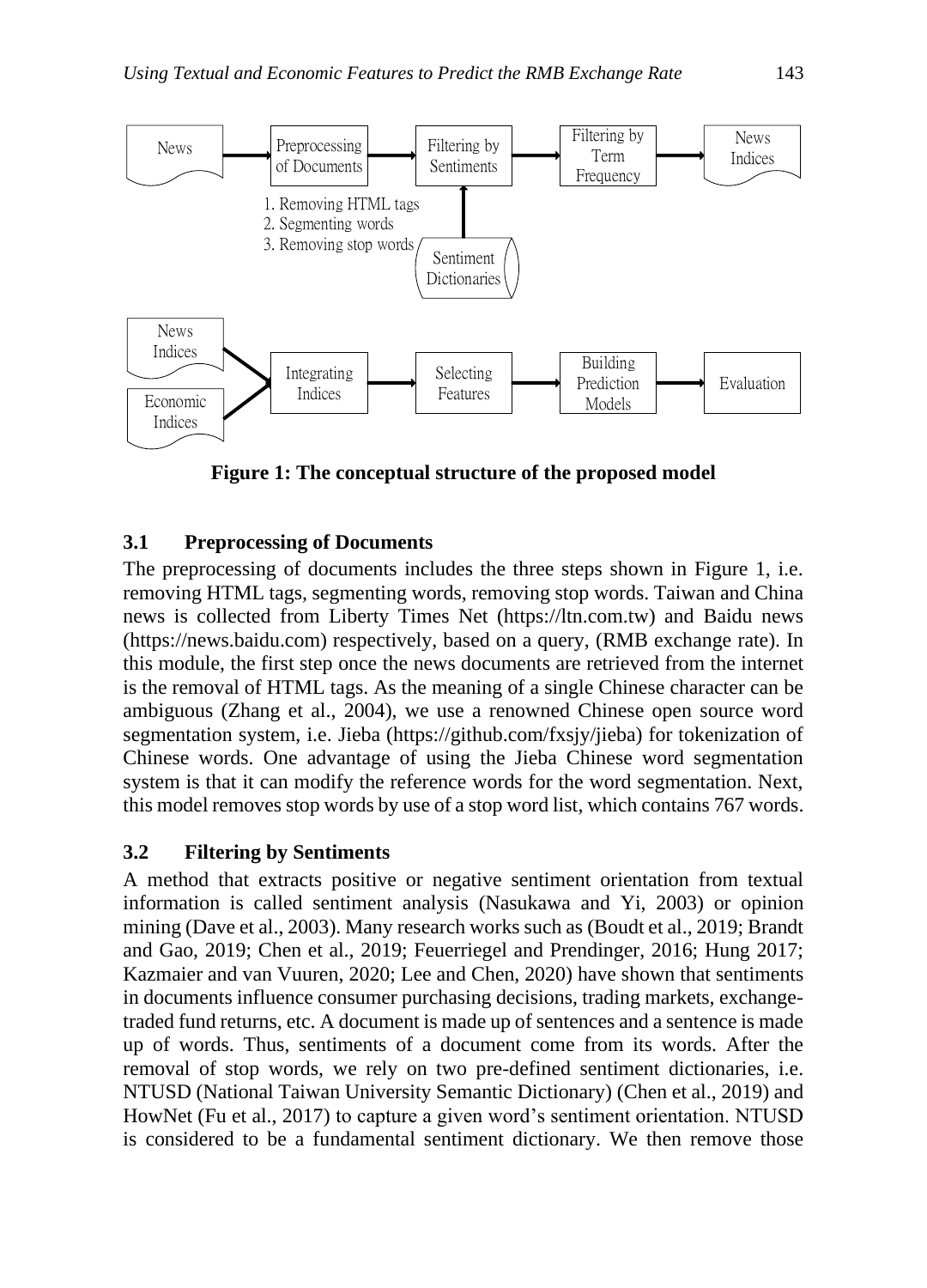words whose sentiment polarity conflicts between the two dictionaries. For those words that are not in the sentiment dictionaries, a human expert is deployed to assign their sentiment orientations. As the same news may be interpreted differently by each party in a transaction, this study considers positive and negative emotions based on news from the viewpoints of both parties.

### **3.3 Filtering by Term Frequency**

In the module for filtering by sentiments, we have collected positive and negative sentiment words from both Taiwanese and Chinese news. Although the stop words have been removed, there are still many sentiment words that may not be closely related to the TWD-RMB exchange rate. This research uses a straight dimensionality reduction approach, which keeps the 20 most frequent sentiment words on each sentiment polarity for Taiwan and China, as this dimensionality reduction technique has been shown to be equally as effective as other more complex dimensionality reduction techniques (Schütze and Silverstein, 1997). Other parameters for the number of the most frequent sentiment words, such as 10 and 30 words, have been tried and have produced similar results. Therefore, we have 80 sentiment words in total as news indices. Each news index is represented by its term frequency.

### **3.4 Integrating Features**

Through the above steps, we have obtained 20 positive and 20 negative words from China and Taiwan news respectively, a total of 80 sentiment words. The economic indices are also divided into Taiwan indices and China indices. Based on the indices suggested in the literature, Taiwan indices include the following twelve: gross domestic product, economic growth rate, industrial production index, unemployment rate, labor force participation rate, export value, import value, consumer price index, amount of currency in circulation, inflation rate, index of consumer confidence, ratio of exchange rate volatility. China indices include the following six: gross domestic product, economic growth rate, consumer price index, export value, import value, amount of currency in circulation. Finally, the 80 textual features and 18 economic indices are normalized.

### **3.5 Selecting Features**

In prediction models, there is sometimes an implicit relationship between input features and prediction results. Feature selection, also known as variable selection or attribute selection, is a technique for reducing the number of input features when developing predictive models (Guyon and Elisseeff, 2003). The selection of the most important features can reduce the dimensions of the model, and may also improve the prediction performance. In this research, we have 98 input features in total, which include 18 economic indices and 80 word occurrences. We apply two feature selection techniques, namely Spearman's correlation analysis and stepwise regression analysis.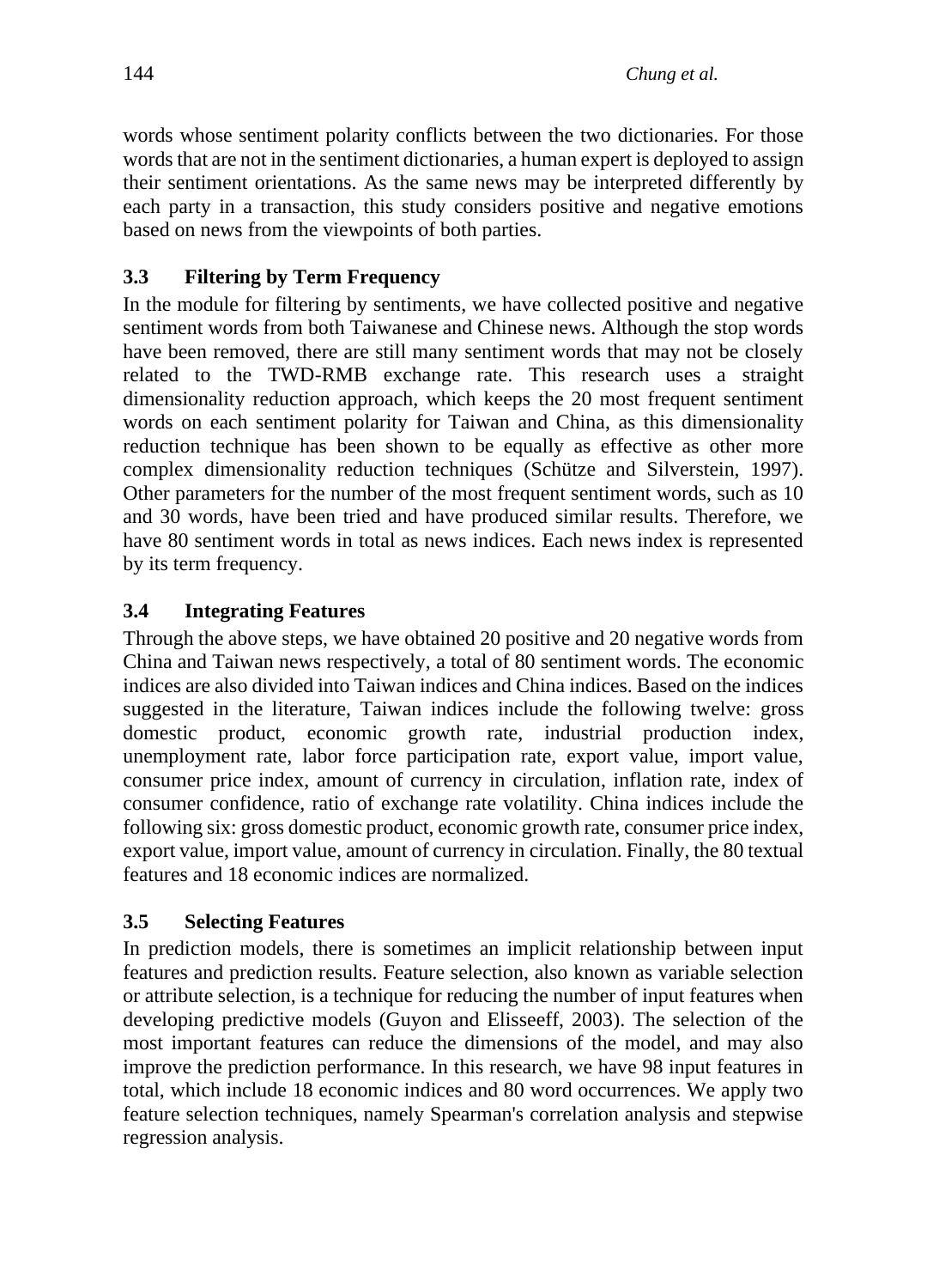Both Pearson correlation analysis and Spearman's correlation analysis are techniques that can be used to express the strength and direction of the relationship between variables (Akoglu, 2018). The result will always be between +1 and -1. A positive value indicates a positive correlation, and a negative value indicates a negative correlation. The greater the absolute value of the correlation, the greater the correlation between the two variables. The Pearson correlation analysis is implemented under an assumption that the data is normally distributed. Unlike the Pearson correlation analysis, Spearman's correlation analysis can be used to deal with the relationship between an ordinal scale variable and a non-nominal scale variable, which is more suitable for this research. The correlation coefficient can be treated as a correlation threshold. Features which fall below a specific threshold such as the moderate correlation coefficient, 0.4, are considered to be irrelevant features, and are then filtered out. Conversely, stepwise regression is a linear multivariate regression method that uses multiple linear regressions to gradually delete unimportant variables. At a preassigned significance level, such as 5%, the important variables of the stepwise regression model can be systematically determined.

#### **3.6 Building Prediction Models**

This research uses multiple linear regression, support vector regression, and Gaussian process regression to track fluctuations in the RMB exchange rate. Multiple linear regression (MLR) is a method for finding the relationship between independent and dependent variables (Freedman, 2009). It is a commonly used model for time series prediction. A general form of MLR is shown in (1).

$$
y = \beta_0 + \beta_1 x_1 + \beta_2 x_2 + \dots + \beta_k x_k + \epsilon,\tag{1}
$$

where *y* is dependent variable,  $x_i \dots x_k$  are independent variables,  $\beta_0$  is the yintercept,  $\beta_i$  determines the contribution of the independent variable  $x_i$ , *k* denotes the number of independent variables, and  $\epsilon$  is the residuals.

Support vector machine (SVM) is a classification algorithm widely used in data mining (Cortes and Vapnik, 1995). Vapnik (1995) and Drucker et al. (1997) extended the concept of support vectors to regression problems.

Suppose the training data  $D = \{ (x_1, y_1), (x_2, y_2), ..., (x_N, y_N) \}$ , where  $x_i \in$  $\mathcal{R}^d$ ,  $y_i \in \mathcal{R}$ .  $(x_i, y_i)$  is the pair of input and target values and *N* is the number of training samples. The goal is to find a function  $f(x)$  that has at most  $\varepsilon$  deviation from the actually obtained targets  $y_i$  for all training data and at the same time is as flat as possible.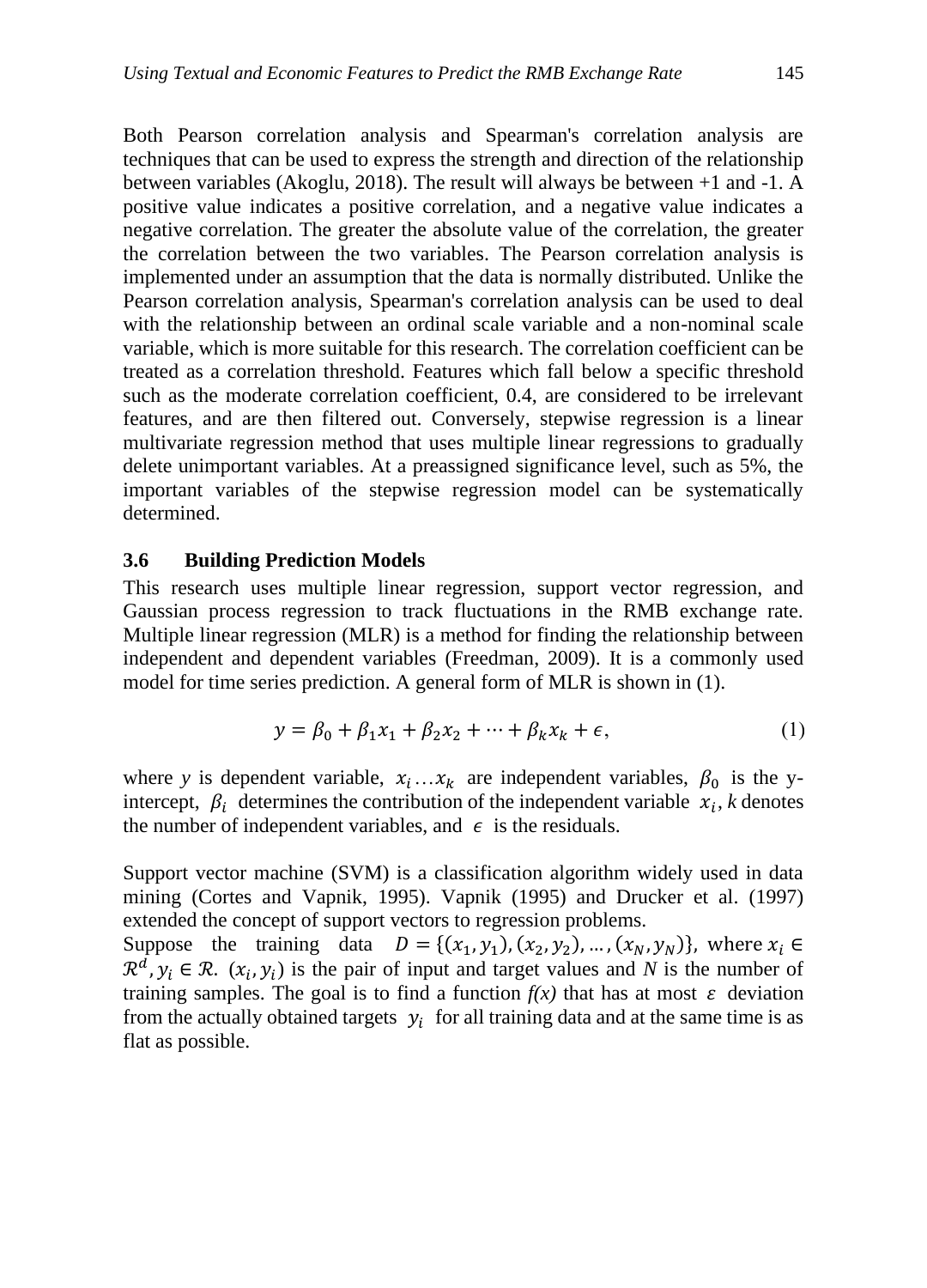The function  $f(x)$  can be described as (2).

$$
f(x) = w \cdot x + b,\tag{2}
$$

where  $w \in \mathbb{R}^d$ ,  $b \in \mathbb{R}$ . *w* is the weight vector *and b* is the bias. Flatness means to pursue a small  $w$  and can be treated as a convex optimization problem in  $(3)$ .

$$
\text{minimize} \quad \frac{1}{2} \|w\|^2 \tag{3}
$$

subject to 
$$
||y_i - (w \cdot x_i - b)|| \le \varepsilon
$$
, where  $\varepsilon \ge 0$ 

However, it is necessary to introduce slack variables  $\xi_i, \xi_i^*$  to deal with infeasible constraints of the optimization problem. Therefore, Equation (3) is re-written as Equation (4) and *C* is a constant, which controls fitness.

minimize 
$$
\frac{1}{2} ||w||^2 + C \sum_{i=1}^{N} (\xi_i + \xi_i^*)
$$
  
\nsubject to 
$$
\begin{cases} y_i - w \cdot x_i - b \le \varepsilon + \xi_i \\ w \cdot x_i + b - y_i \le \varepsilon + \xi_i^* \\ \xi_i, \xi_i^*, C \ge 0 \end{cases}
$$
 (4)

Then the Lagrange function, *L*, is introduced to exploit quadratic optimization problem, which is shown in (5).

$$
L = \frac{1}{2} ||w||^2 + C \sum_{i=1}^{N} (\xi_i + \xi_i^*)
$$
  
- 
$$
\sum_{i=1}^{N} (\eta_i \xi_i + \eta_i^* \xi_i^*) - \sum_{i=1}^{N} \alpha_i (\varepsilon + \xi_i - y_i + w \cdot x_i + b)
$$
  
- 
$$
\sum_{i=1}^{N} \alpha_i^* (\varepsilon + \xi_i^* + y_i - w \cdot x_i - b)
$$
 (5)

The detailed process of mathematical derivation of the solution can be referred to (Vapnik, 1995) and the regression version of SVM is shown in (6).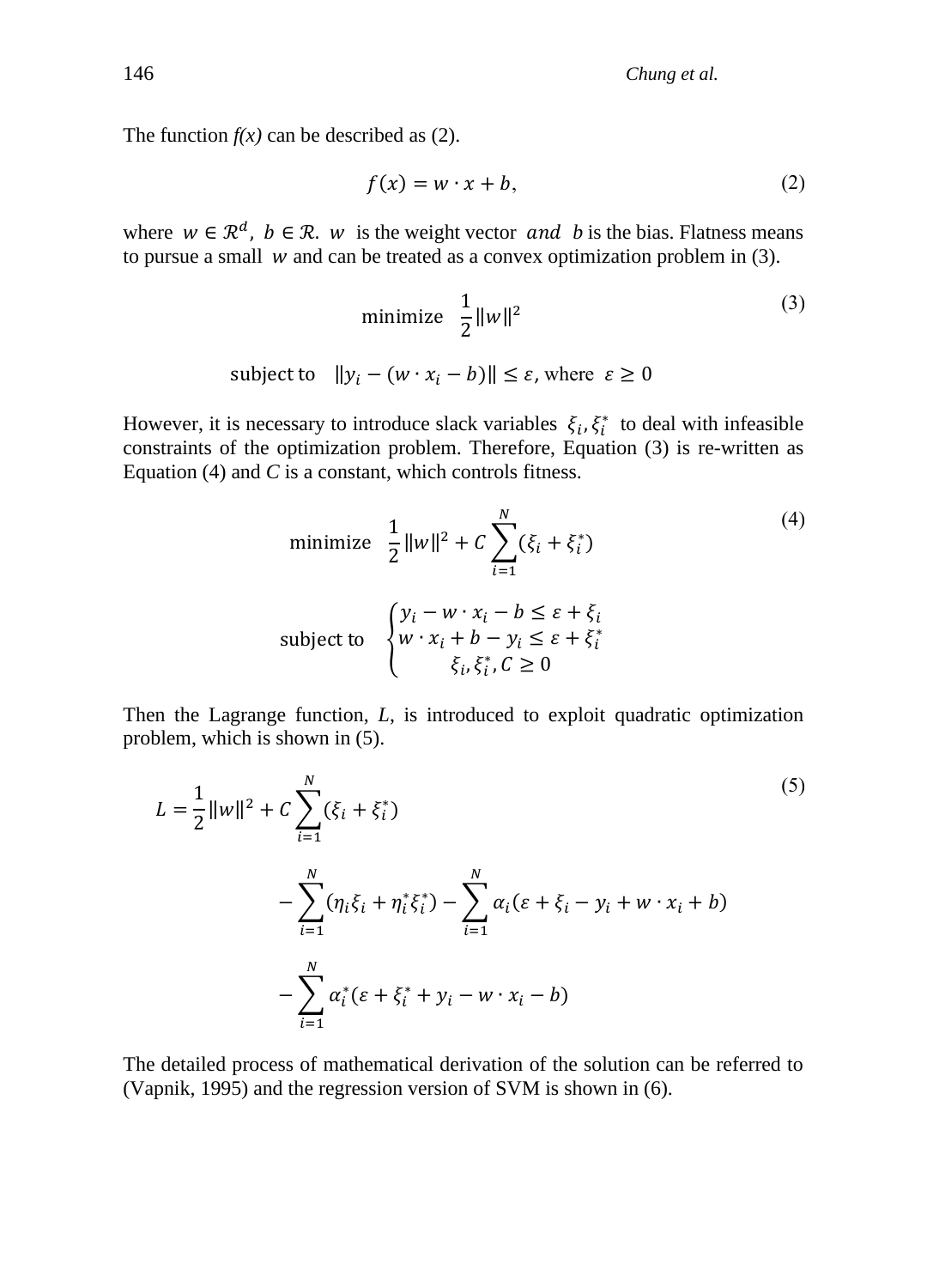$$
f(x) = \sum_{i=1}^{N} (\alpha_i - \alpha_i^*) K(x_i, x_j) + b,
$$
 (6)

where  $0 \le \alpha_i, \alpha_i^* \le C$  and  $K(x_i, x_j)$  is a kernel function. We use the polynomial kernel function (7) in this research as it performs well.

$$
K(x_i, x_j) = (x_i \cdot x_j + 1)^p, \tag{7}
$$

where *p* is the degree of the polynomial kernel. The inner product can be treated as a measure of similarity between two vectors.

That is, the kernel function is a method for computing similarity in the higher dimensional feature space using the original attribute set. Support vector regression (SVR) has found extensive application, not only in data mining, but also in business studies (Fu, 2010; Huang et al., 2010; Colombo and Pelagatti, 2020). Many research works have demonstrated that the performance of SVR is robust and thus it has been used in this research.

Machine learning can be treated as learning a function from examples. Gaussian process regression (GPR) uses the Bayesian machine learning approach, which is based on a prior distribution over the space of functions (Rasmussen and Williams, 2006). In comparison with traditional machine learning technologies, such as artificial neural networks, GPR has the advantage of learning more easily, and is also used in this research (Rasmussen, 2003). GPR brings together work in the statistical and machine learning communities. GPR is defined as a collection of random variables and every sub-collection of which has a joint Gaussian distribution. For the training data, *D*, a general Gaussian process is shown in (8).

$$
f(X) \sim gp(m(x), k(x, x')), \qquad (8)
$$

where  $m(x)$  is a mean function of *x* shown in (9) and  $k(x, x')$  is a covariance function, which is shown in (10).

$$
m(x) = \mathbb{E}[f(x)]\tag{9}
$$

$$
k(x, x') = E[(f(x) - m(x))(f(x') - m(x'))]
$$
 (10)

This research uses MLR, SVR and GPR as the basic prediction models. An ensemble learning system improves the performance of a single classifier by creating multiple classifiers and combining these classifiers to achieve a more robust performance (Hung and Chen, 2009; Tsai and Hung, 2014). Ensemble learning is a strategy whereby multiple weak single classifiers are combined in order to improve overall classification performance.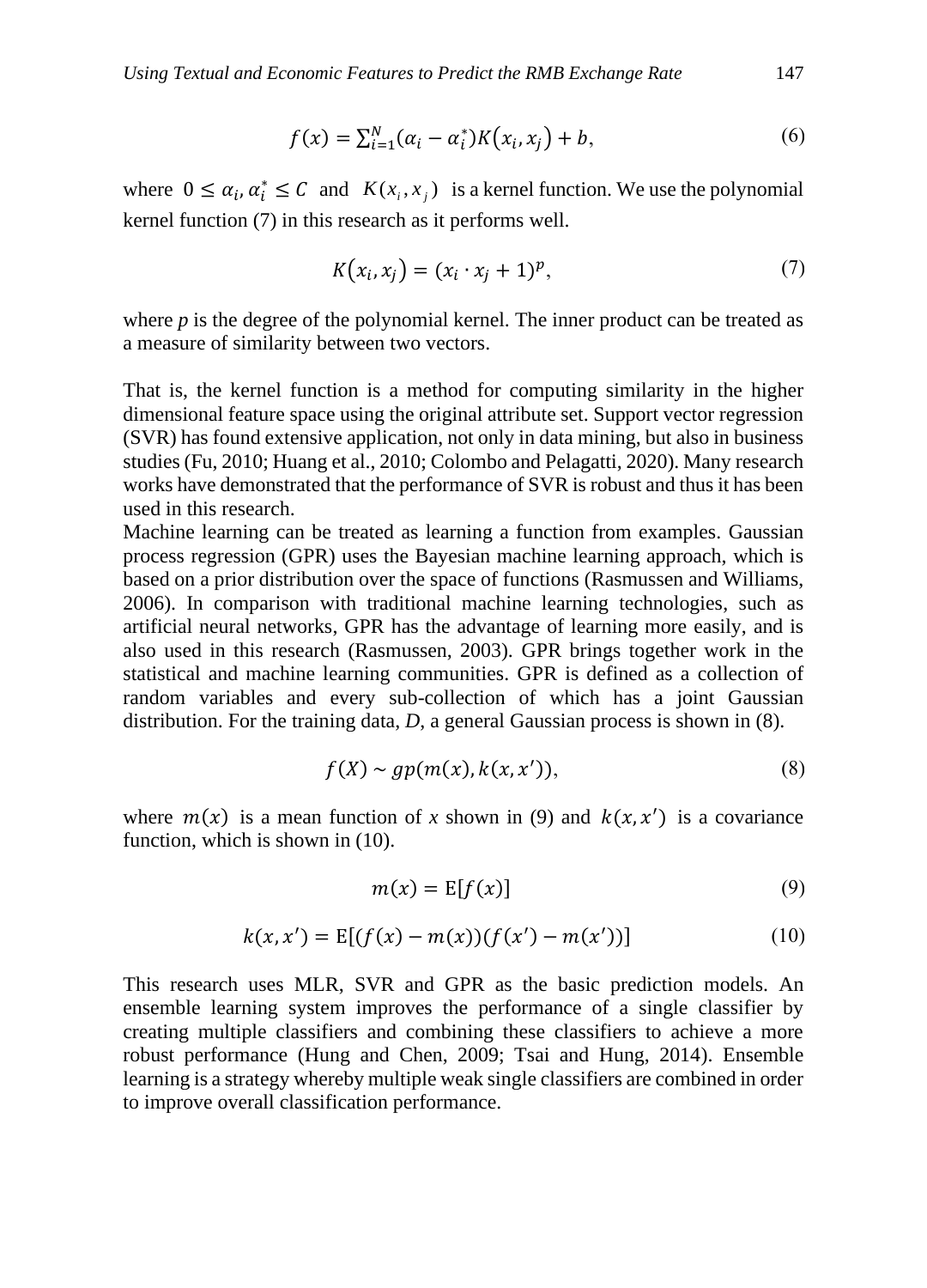The task in this research is a time series prediction, so resampling techniques cannot be used. This research uses a weighted average method to construct an ensemble of three basic methods and its equation is shown in (11).

$$
y = a \times MLR + b \times SVR + c \times GPR
$$
 (11)

where *a*, *b*, *c* are weighted values and *y* is the prediction result.

Based on two kinds of features (i.e., text and economic indices), two feature selection approaches (i.e., Spearman's correlation analysis and stepwise regression) and two kinds of prediction algorithms (i.e., individual and ensemble prediction models), we develop six prediction models, as follows:

- 1. Individual model using economic features.
- 2. Individual model using textual features.
- 3. Individual model using economic and textual features.
- 4. Ensemble model using economic and textual features.
- 5. Feature selection by the technique of Spearman's correlation analysis.
- 6. Feature selection by the technique of stepwise regression analysis.

#### **3.7 Evaluation**

This research uses 18 economic indices and 80 text indices to predict the exchange rate of the TWD against the RMB. Based on monthly data, we collect data from June 2013 to June 2018 as the training set, and data from July 2018 to September 2018 as the test set or prediction target. In terms of evaluation measures, this research uses mean absolute error (MAE), mean square error (MSE), mean absolute percent error (MAPE), and root mean square error (RMSE), which are commonly used in the field of time series prediction and are shown in (12)-(15) respectively.

$$
MAE = \frac{1}{T} \sum_{i=1}^{T} |y_i - \hat{y}_i|,
$$
\n(12)

$$
MSE = \frac{1}{T} \sum_{i=1}^{T} (y_i - \hat{y}_i)^2,
$$
\n(13)

$$
MAPE = \frac{1}{T} \sum_{i=1}^{T} \left| \frac{y_i - \hat{y}_i}{y_i} \right| \times 100\%,\tag{14}
$$

$$
RMSE = \sqrt{\frac{\sum_{i=1}^{T} (y_i - \hat{y}_i)^2}{T}},
$$
\n(15)

where *T* is the number of samples in the test set,  $y_i$  is the actual value and  $\hat{y}_i$  is the forecasting value.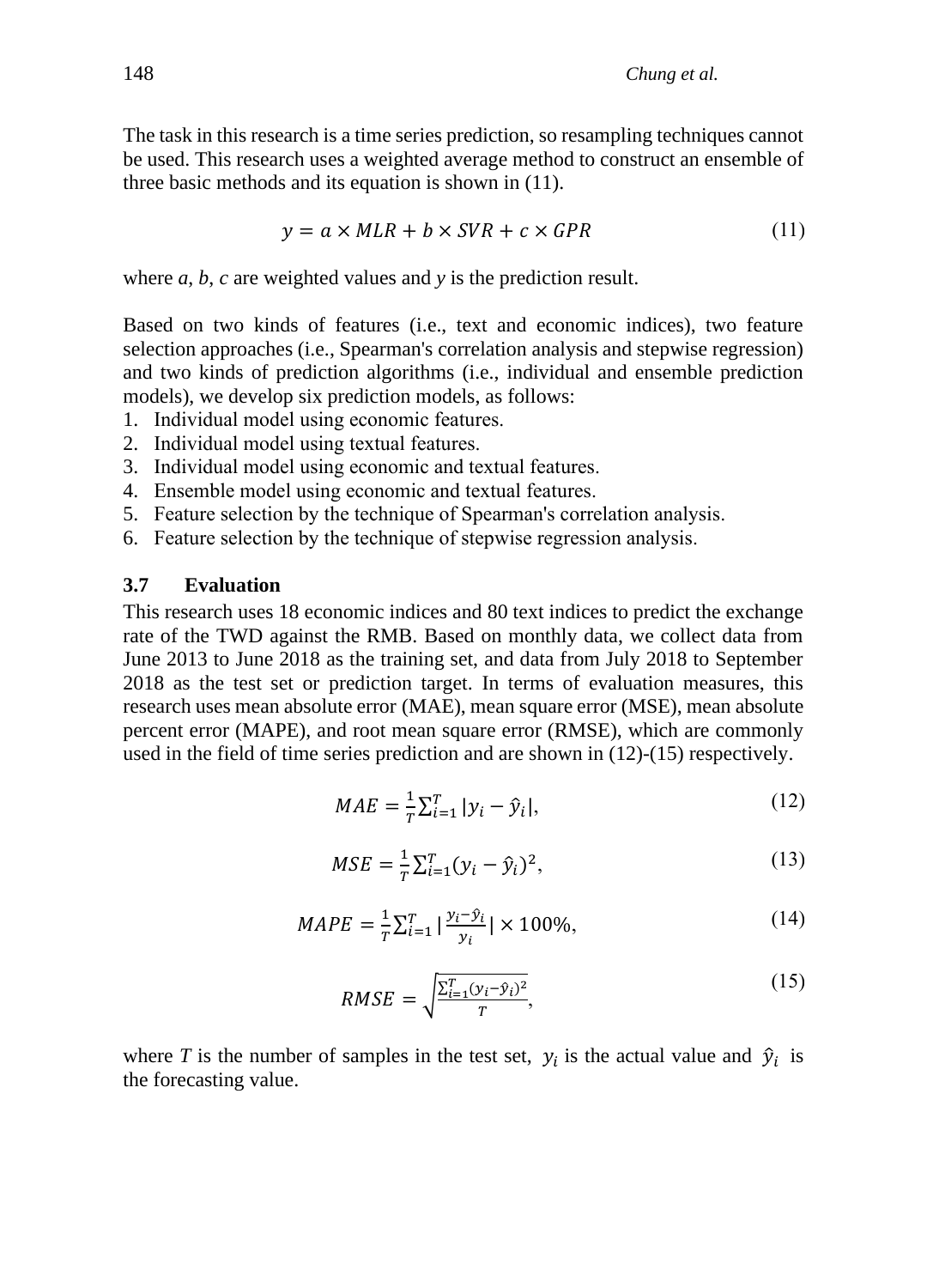## **4. Experiments**

In this research, we build our prediction models based on Waikato environment for knowledge analysis (WEKA, https://www.cs.waikato.ac.nz/ml/weka/), which is a renowned machine learning workbench. Our methodology proposes six experimental cases described as follows.

#### **4.1 Case 1-Individual Model Using Economic Features**

This case is the benchmarking model, which presents the prediction performance of three individual prediction methods (i.e. MLR, SVR, GPR) based on 18 economic features. The training set is used to build the prediction models and the test set is the prediction target. Table 1 shows the prediction performance for individual models. The SVR method presents the best prediction results evaluated by all evaluation measures, followed by Gaussian process regression. The multiple linear regression method produces the poorest prediction performance.

| <b>Month</b> | <b>Target</b> | <b>MLR</b> | <b>SVR</b> | <b>GPR</b> |
|--------------|---------------|------------|------------|------------|
| 2018/7       | 0.2172        | 0.2085     | 0.2149     | 0.2109     |
| 2018/8       | 0.2228        | 0.2085     | 0.2150     | 0.2110     |
| 2018/9       | 0.2226        | 0.2085     | 0.2151     | 0.2109     |
| <b>MAE</b>   |               | 0.012367   | 0.005867   | 0.009933   |
| <b>MSE</b>   |               | 0.000160   | 4.08E-05   | 0.000105   |
| <b>MAPE</b>  |               | 0.055860   | 0.026430   | 0.044843   |
| <b>RMSE</b>  |               | 0.012636   | 0.006387   | 0.010260   |

**Table 1: Prediction performance for individual models based on 18 economic features**

### **4.2 Case 2-Individual Model Using Textual Features**

Like Case 1, this case builds three individual prediction models, but in contrast to Case 1 which uses economic features, this case uses 80 textual features to predict the RMB exchange rate. Table 2 shows that the SVR method outperforms the other two methods, and the multiple linear regression method produces the poorest prediction performance. In comparison with the benchmarking models in Case 1, apart from the multiple linear regression method, the SVR and GPR methods using textual input features outperform those which use economic features evaluated by all evaluation criteria.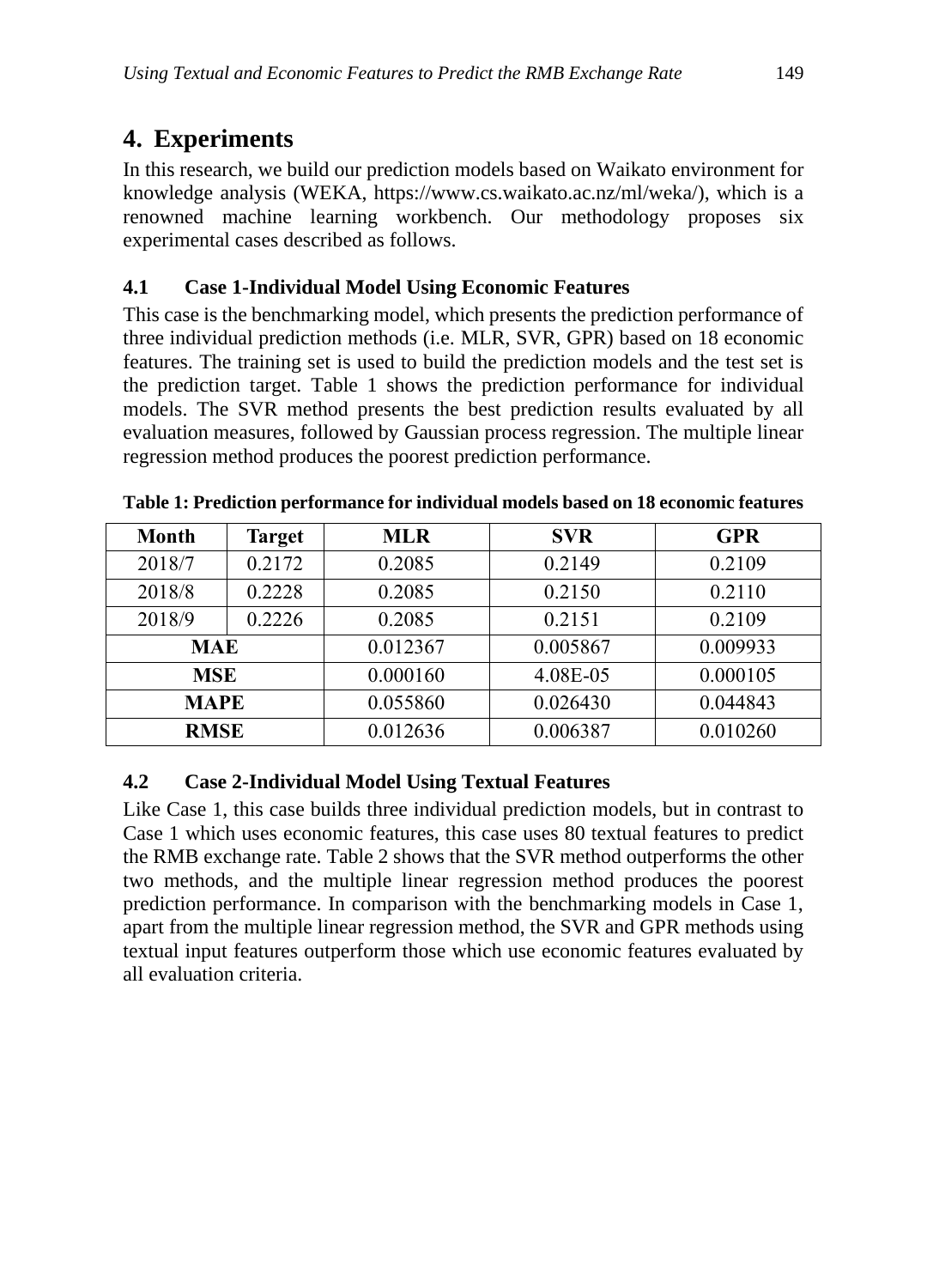| <b>Month</b> | <b>Target</b> | <b>MLR</b> | <b>SVR</b> | <b>GPR</b> |
|--------------|---------------|------------|------------|------------|
| 2018/7       | 0.2172        | 0.2086     | 0.2154     | 0.2113     |
| 2018/8       | 0.2228        | 0.2082     | 0.2151     | 0.2113     |
| 2018/9       | 0.2226        | 0.2077     | 0.2152     | 0.2111     |
| <b>MAE</b>   |               | 0.012700   | 0.005633   | 0.009633   |
| <b>MSE</b>   |               | 0.000170   | 3.91E-05   | 9.98E-05   |
| <b>MAPE</b>  |               | 0.057354   | 0.025364   | 0.043481   |
| <b>RMSE</b>  |               | 0.013027   | 0.006253   | 0.009988   |

**Table 2: Prediction performance for individual models based on 80 textual features**

#### **4.3 Case 3-Individual Model Using Economic and Textual Features**

This case combines economic features with textual features to predict the RMB exchange rate. There are two integrating approaches. One is an average approach and the other is concatenation. For the average approach, the integrated output value is the average value of the output values from prediction models using textual features and those using economic features respectively. This approach is straightforward and it is not necessary to rebuild the prediction models. Table 3 shows that the SVR method produces the strongest prediction performance and the multiple linear regression method has the poorest prediction performance. In comparison with Cases 1 and 2, the prediction performance of this case lies between them.

**Table 3: Prediction performance for individual models based on average integration from output of models using economic and textual features**

| <b>Month</b> | <b>Target</b> | <b>MLR</b> | <b>SVR</b> | <b>GPR</b> |
|--------------|---------------|------------|------------|------------|
| 2018/7       | 0.2172        | 0.2086     | 0.2152     | 0.2111     |
| 2018/8       | 0.2228        | 0.2084     | 0.2151     | 0.2112     |
| 2018/9       | 0.2226        | 0.2081     | 0.2152     | 0.2110     |
| <b>MAE</b>   |               | 0.012500   | 0.005700   | 0.009767   |
| <b>MSE</b>   |               | 0.000164   | 3.93E-05   | 0.000102   |
| <b>MAPE</b>  |               | 0.056455   | 0.025671   | 0.044087   |
| <b>RMSE</b>  |               | 0.012801   | 0.006273   | 0.010105   |

For the concatenation approach, 80 textual features and 18 economic features are treated as input features, making 98 input features in total. Three basic prediction methods are applied for the prediction targets. Table 4 shows that the SVR method produces the best prediction results evaluated by all evaluation measures, followed by the Gaussian process regression method. The multiple linear regression method gives the poorest prediction performance. In comparison with Cases 1 and 2, the prediction performance of this case is the worst. The reason for this may be that not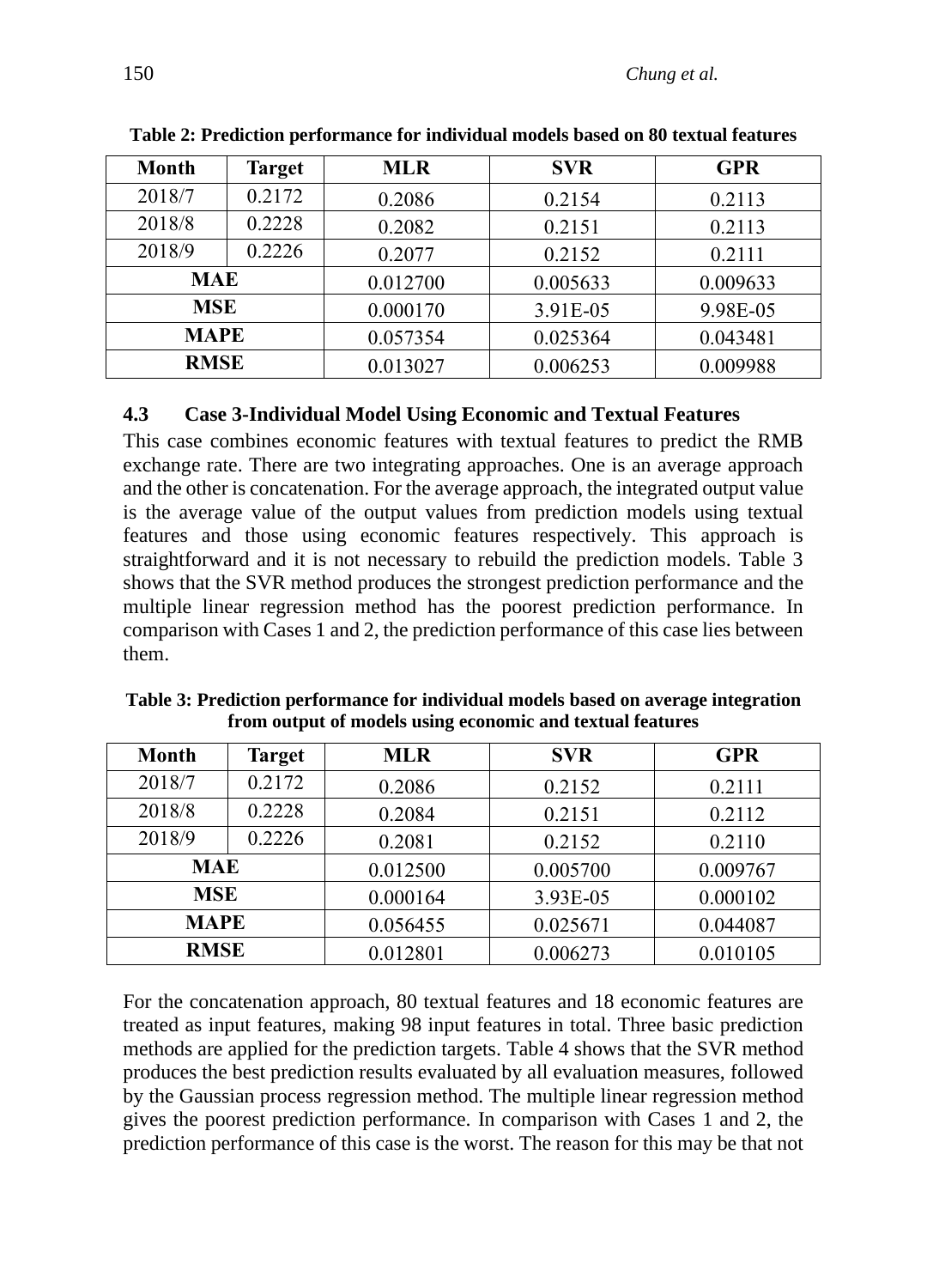all features have a predictive ability, so the selection of more significant features may improve prediction performance.

| <b>Month</b> | <b>Target</b> | <b>MLR</b> | <b>SVR</b> | <b>GPR</b> |
|--------------|---------------|------------|------------|------------|
| 2018/7       | 0.2172        | 0.2081     | 0.2116     | 0.2084     |
| 2018/8       | 0.2228        | 0.2081     | 0.2116     | 0.2084     |
| 2018/9       | 0.2226        | 0.2081     | 0.2116     | 0.2083     |
| <b>MAE</b>   |               | 0.012767   | 0.009267   | 0.012500   |
| <b>MSE</b>   |               | 0.000170   | 9.26E-05   | 0.000163   |
| <b>MAPE</b>  |               | 0.057672   | 0.041823   | 0.056463   |
| <b>RMSE</b>  |               | 0.013028   | 0.009623   | 0.012771   |

**Table 4: Prediction performance for individual models based on concatenation of economic and textual features**

#### **4.4 Case 4-Ensemble Model Using Economic and Textual Features**

This case uses the same concatenation of input features as used in Case 3 and seeks a better prediction performance by using an ensemble learning technique. A weighted average method is used to construct an ensemble of three basic methods (i.e., MLR, SVR, GPR). As the prediction targets are the RMB exchange rates in July, August and September of 2018, we take the RMB exchange rates in April, May and June of 2018 as the temporary prediction targets in order to obtain the three parameters (i.e.  $a, b, c$ ) in (11). Thus, for this temporary prediction, data from June 2013 to March 2018 as the training set, and data from April 2018 to June 2018 as the test set. Table 5 shows the prediction results for the temporary prediction targets and Table 6 shows the values for parameters of *a*, *b*, and *c* in (11).

| <b>Month</b> | <b>Target</b> | <b>MLR</b> | <b>SVR</b> | <b>GPR</b> |
|--------------|---------------|------------|------------|------------|
| 2018/4       | 0.2137        | 0.2078     | 0.2127     | 0.2095     |
| 2018/5       | 0.2137        | 0.2077     | 0.2127     | 0.2093     |
| 2018/6       | 0.2172        | 0.2078     | 0.2124     | 0.2089     |
| <b>MAE</b>   |               | 0.007100   | 0.002267   | 0.005633   |
| <b>MSE</b>   |               | 5.31E-05   | 8.35E-06   | 3.53E-05   |
| <b>MAPE</b>  |               | 0.032988   | 0.010486   | 0.026152   |
| <b>RMSE</b>  |               | 0.007284   | 0.002889   | 0.005941   |

**Table 5: Prediction results for temporary prediction targets based on 98 input features**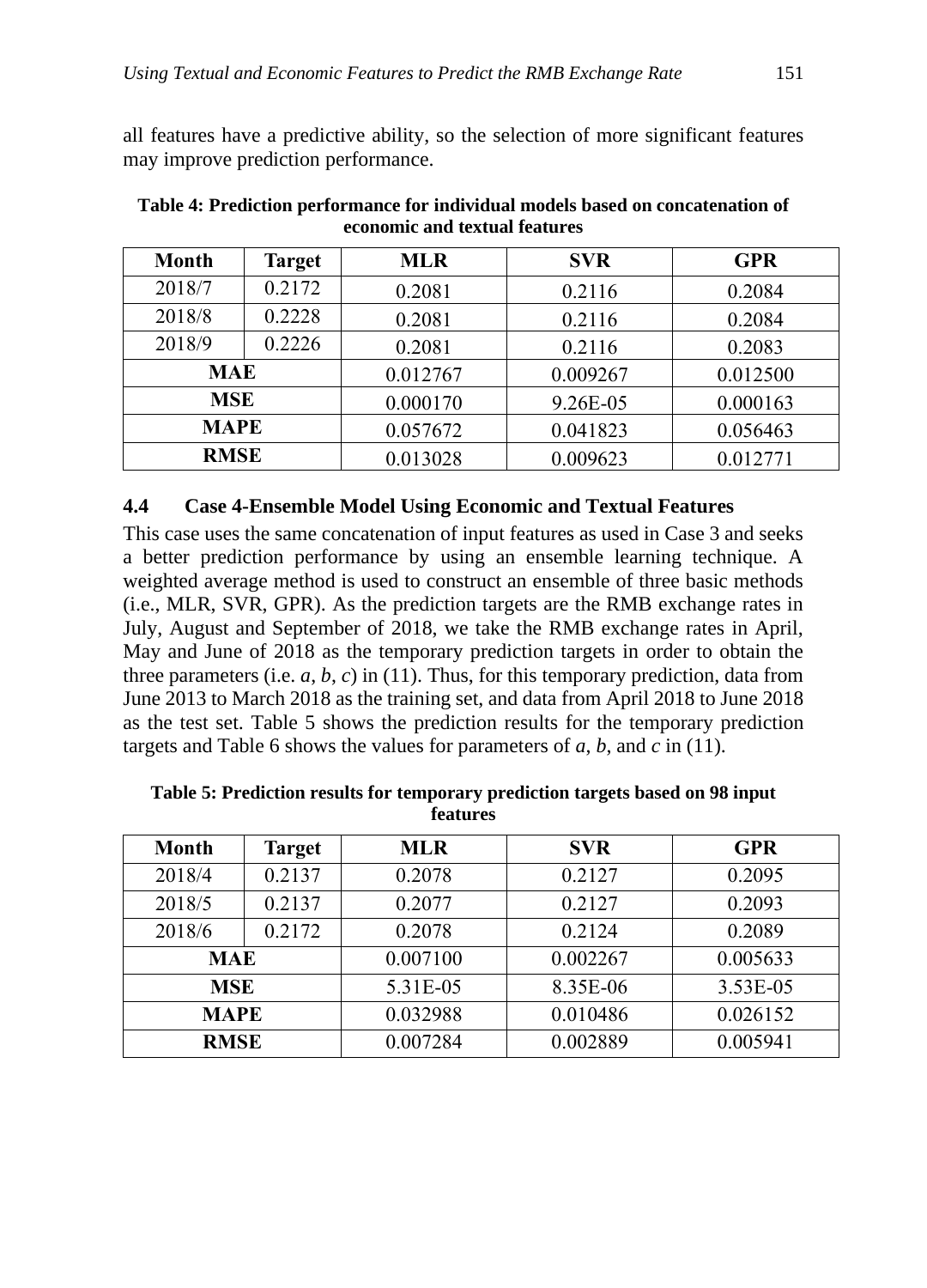| ີ           | ~                        |               |
|-------------|--------------------------|---------------|
| 8.535866982 | 0700602<br>იგ.<br>$-2$ . | 13491<br>$-4$ |

**Table 6: Parameters for the ensemble of MLR, SVR and GPR methods**

The weighted parameters in (11) have been established. Table 7 shows the prediction performance for the ensemble model based on concatenation of economic and textual features. Compared with the prediction performance of the individual models, the ensemble model achieves the best prediction performance evaluated by all criteria. These results outperform the benchmarking models (i.e. economic models) in Case 1, textual models in Case 2, and the two integrated models in Case 3.

| Date        | <b>Target</b> | <b>Ensemble</b> |
|-------------|---------------|-----------------|
| 2018/7      | 0.2172        | 0.224399        |
| 2018/8      | 0.2228        | 0.224399        |
| 2018/9      | 0.2226        | 0.224826        |
| MAE         |               | 0.003675        |
| <b>MSE</b>  |               | 1.98E-05        |
| <b>MAPE</b> |               | 0.016775        |
| <b>RMSE</b> |               | 0.004448        |

**Table 7: Prediction performance for the ensemble model based on economic and textual features** 

#### **4.5 Case 5-Feature Selection technique using Spearman's Correlation Analysis**

The aim of this case is to analyze the representativeness of the 98 input features using Spearman's correlation analysis. The correlation coefficient threshold is set at 0.4 as this is a moderate correlation (Akoglu, 2018). Table 8 shows the prediction performance when using Spearman's correlation feature selection. Compared with the models in Cases 2 and 3, those in Case 5 achieve better prediction results when Spearman's correlation analysis is used as the feature selection technique. Compared with the models in Case 1, except for the multiple linear regression method, the SVR and GPR methods outperform those which do not use the feature selection technique.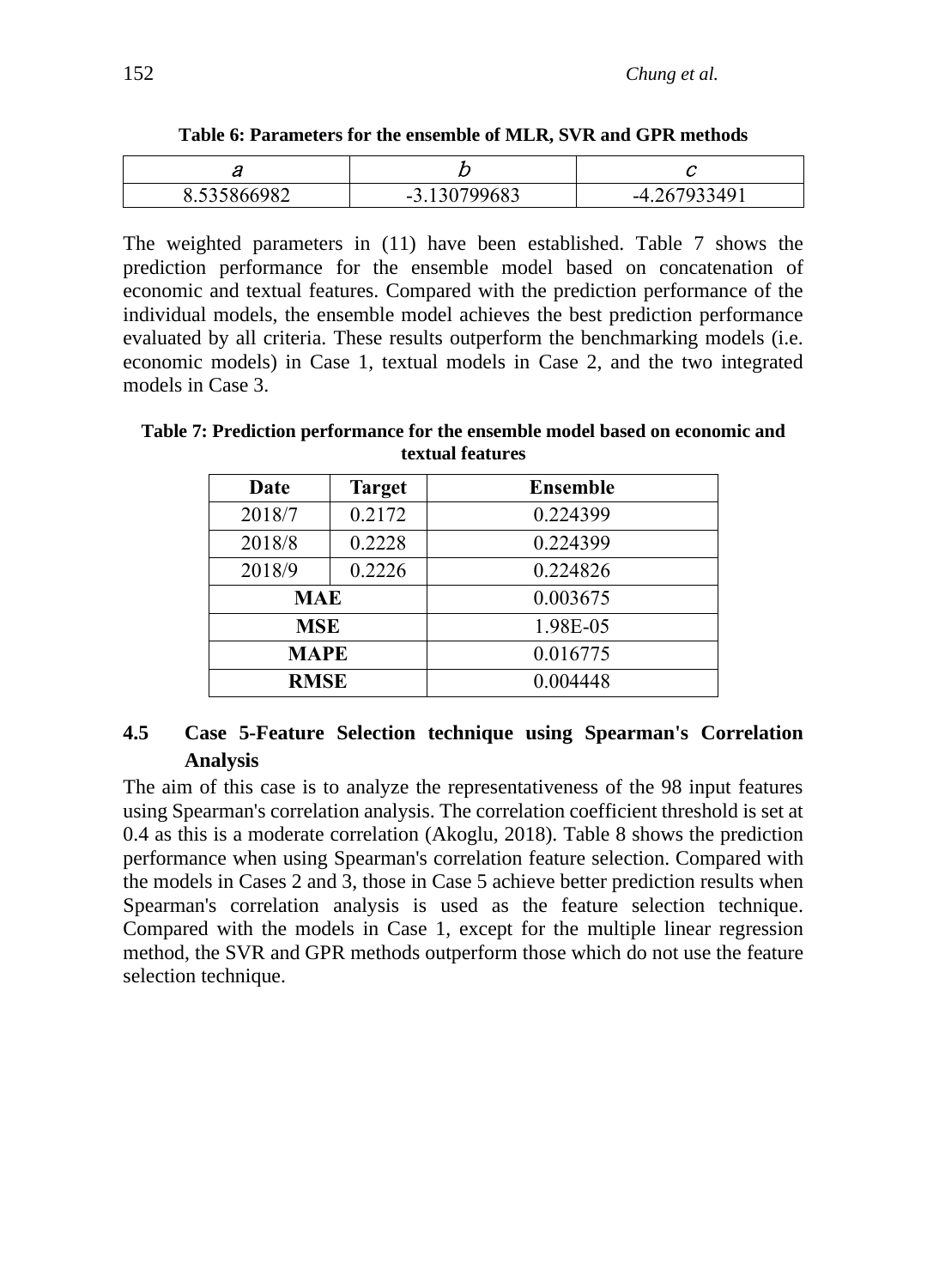| <b>Month</b> | <b>Target</b> | <b>MLR</b> | <b>SVR</b> | <b>GPR</b> |
|--------------|---------------|------------|------------|------------|
| 2018/7       | 0.2172        | 0.2084     | 0.2153     | 0.2114     |
| 2018/8       | 0.2228        | 0.2084     | 0.2155     | 0.2116     |
| 2018/9       | 0.2226        | 0.2084     | 0.2155     | 0.2115     |
| <b>MAE</b>   |               | 0.012467   | 0.005433   | 0.009367   |
| <b>MSE</b>   |               | 0.000162   | 3.58E-05   | 9.41E-05   |
| <b>MAPE</b>  |               | 0.056313   | 0.024469   | 0.042279   |
| <b>RMSE</b>  |               | 0.012734   | 0.005981   | 0.009700   |

**Table 8: Prediction performance using Spearman's correlation feature selection**

#### **4.6 Case 6-Feature Selection by the Stepwise Regression Analysis technique**

The aim of this case is to analyze the representativeness of the 98 input features using stepwise regression analysis. Based on a preassigned 5% significance level, this case shows the prediction performance of the three basic models in Table 9. Compared with those models which do not use any feature selection technique in Case 3, except for the SVR method, this feature selection technique can produce an improvement in prediction performance. In comparison with the models in Case 5, which use the feature selection technique of Spearman's correlation analysis, the models in Case 6 perform better while using the MLR and GPR methods and worse while using the SVR method.

| <b>Month</b> | <b>Target</b> | <b>MLR</b> | <b>SVR</b> | <b>GPR</b> |
|--------------|---------------|------------|------------|------------|
| 2018/7       | 0.2172        | 0.2085     | 0.2141     | 0.2117     |
| 2018/8       | 0.2228        | 0.2085     | 0.2142     | 0.2119     |
| 2018/9       | 0.2226        | 0.2085     | 0.2140     | 0.2119     |
| <b>MAE</b>   |               | 0.012367   | 0.006767   | 0.009033   |
| <b>MSE</b>   |               | 0.000160   | 5.25E-05   | 8.78E-05   |
| <b>MAPE</b>  |               | 0.055860   | 0.030502   | 0.040771   |
| <b>RMSE</b>  |               | 0.012636   | 0.007246   | 0.009373   |

**Table 9: Prediction performance using stepwise regression feature selection**

## **5. Conclusions and Further Work**

This research proposes a novel framework to predict the exchange rate of the RMB based on features of news and economics. Three methods (i.e., multiple linear regression (MLR), support vector regression (SVR), and Gaussian process regression (GPR) are used in this research as basic prediction models. We then use an ensemble learning method to improve the prediction performance. Two feature selection approaches (i.e., Spearman's correlation analysis and stepwise regression) are then used to select significant features. The results of the experiments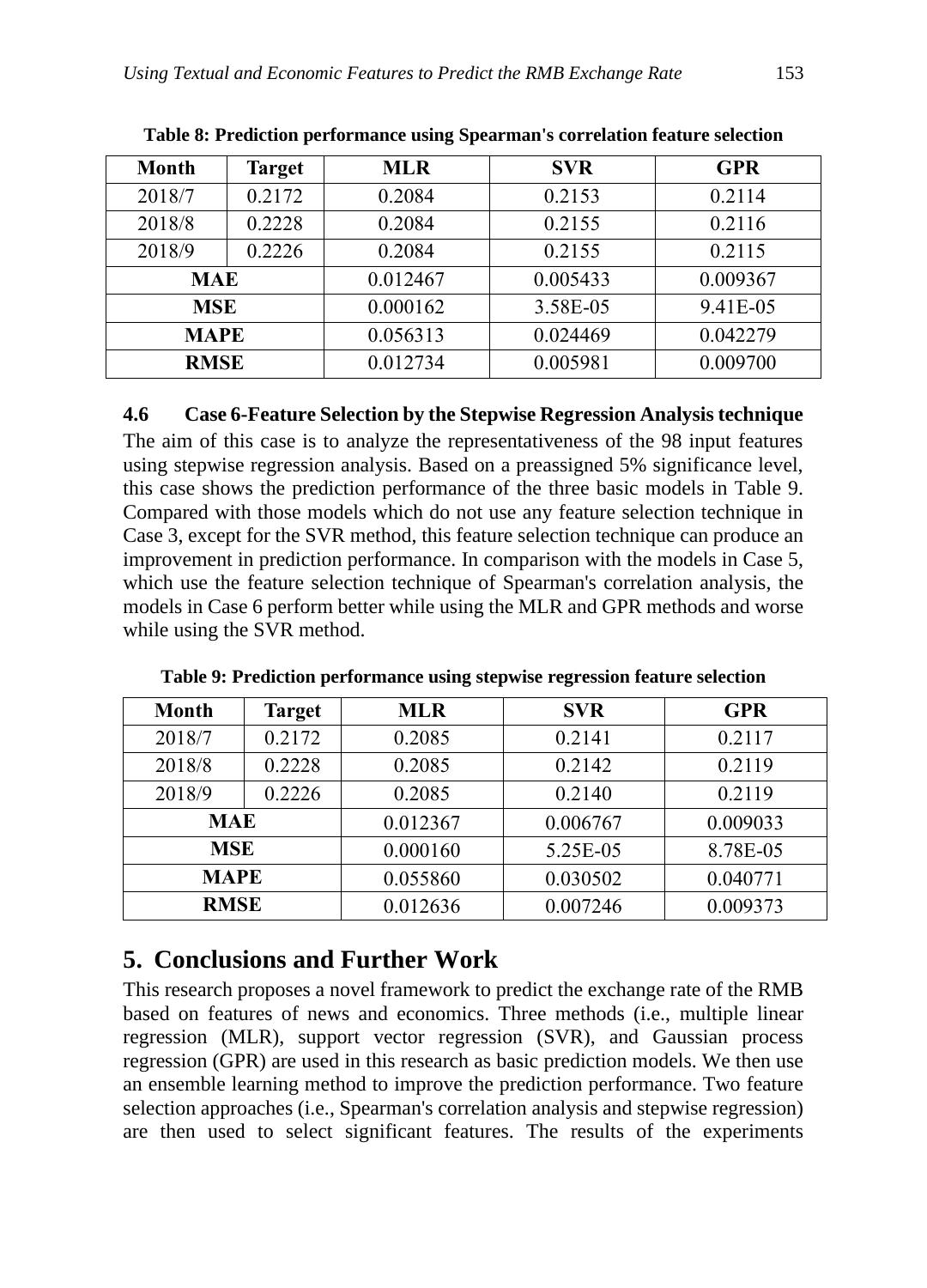demonstrate that textual features also play an important role in predicting the RMB exchange rate. In terms of the three basic models, SVR outperforms the other models. The ensemble of three basic models performs better than the individual models. The models which use the feature selection technique produce better prediction performance than the models which do not use any feature selection technique in general. Finally, in terms of the feature selection technique, the performance of SVR models which use Spearman's correlation analysis is stronger than the models which use stepwise regression. Conversely, stepwise regression is more effective than Spearman's correlation analysis when GPR and MLR models are used.

Several directions for further work are considered. For example, many time-based deep learning neural networks such as recurrent neural networks (RNN), long shortterm memory (LSTM), and gated recurrent unit (GRU) models have shown potential in various fields (Zhang et al., 2018) and could thus be evaluated in future work. The method of selecting news related to the RMB exchange rate could be expanded from specific keywords to domain articles. More specifically, the practicality of query expansion technology (Vechtomova and Wang, 2006) in the field of information retrieval is one possible direction for further evaluation. This research uses Chinese words as the word processing unit. Future research could also use phrases, sentences, paragraphs or documents as the word processing unit. The focus of this research is to distinguish between positive and negative words with regard to the exchange rate. One possible interesting research direction is to label words based on exchange rate trends (such as rising and falling) in order to track time series more accurately. Finally, in addition to Chinese news, future research could include cross-language (such as Chinese and English) related news to test the effectiveness in predicting the RMB exchange rate.

#### **References**

- [1] Akoglu, H. (2018). User's guide to correlation coefficients. Turkish Journal of Emergency Medicine, Vol. 18, No. 3, pp. 91-93.
- [2] Babu, C.N. and Reddy, B.E. (2014). A moving-average filter based hybrid ARIMA-ANN model for forecasting time series data. Applied Soft Computing, Vol. 23, pp. 27-38.
- [3] Batten, J.A. and Szilagyi, P.G. (2016). The internationalisation of the RMB: new starts, jumps and tipping points. Emerging Markets Review, Vol. 28, pp. 221-238.
- [4] Bilson, J.O. and Marston, R.C. (1984). Exchange Rate Theory and Practice, University of Chicago Press.
- [5] Bo, S. and Chi, X. (2009). RMB exchange rate forecasting in the context of the financial crisis. Systems Engineering- Theory & Practice, Vol. 29, No. 12, pp. 53-64.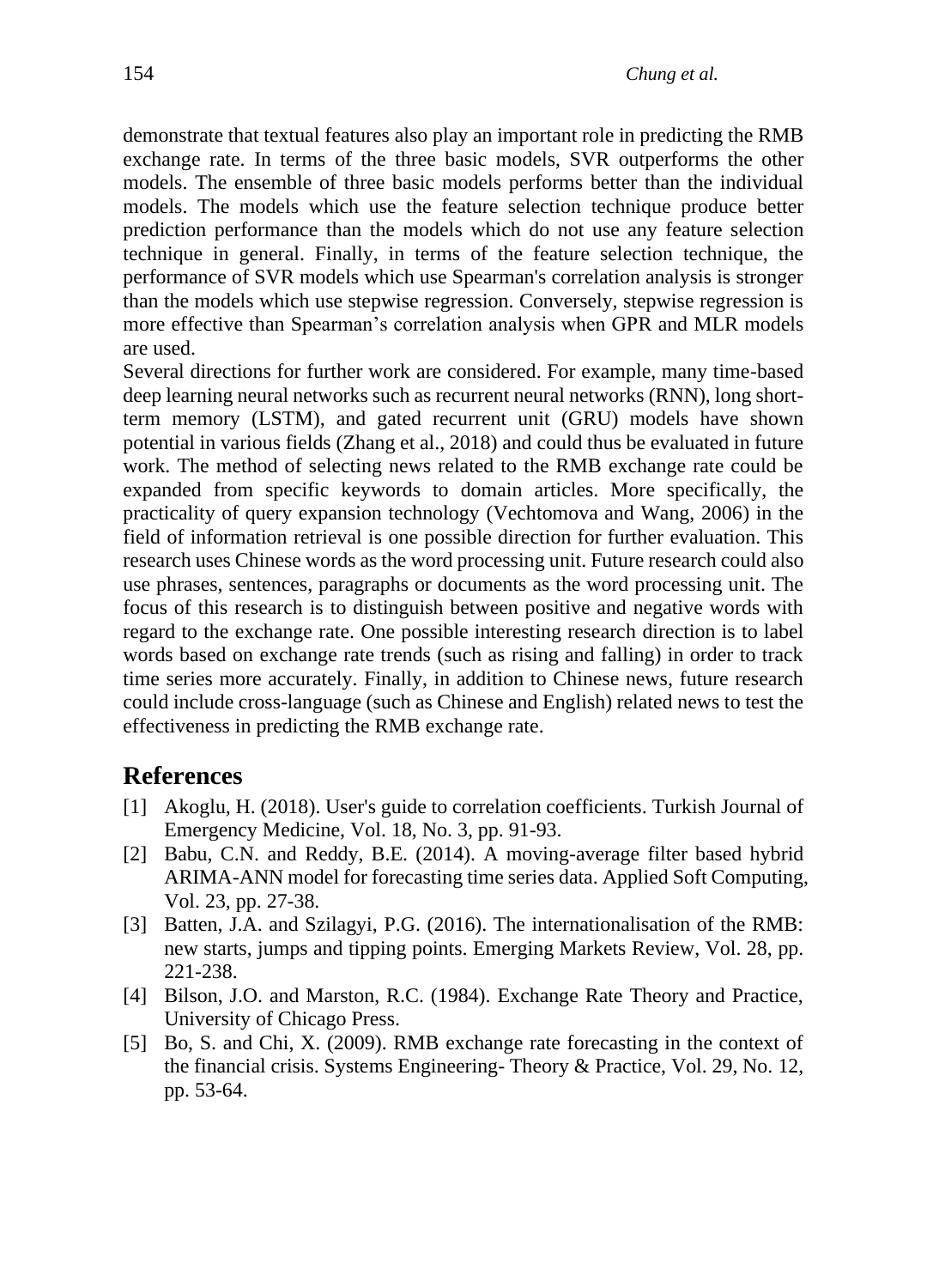- [6] Boudt, K., Neely, C., Sercu, P. and Wauters, M. (2019). The response of multinationals' foreign exchange rate exposure to macroeconomic news. Journal of International Money and Finance, Vol. 94, pp. 32-47.
- [7] Bowerman, B.L., O'Connell, R.T. and Koehler, A.B. (2005). Forecasting, Time Series, and Regression: An Applied Approach. Belmont, CA: Cengage Learning Thomson Learning.
- [8] Brandt, M.W. and Gao, L. (2019). Macro fundamentals or geopolitical events? a textual analysis of news events for crude oil. Journal of Empirical Finance, Vol. 51, pp. 64-94.
- [9] Chan, S. and Chong, M. (2017). Sentiment analysis in financial texts. Decision Support Systems, Vol. 94, pp. 53-64.
- [10] Chatrath, A., Miao, H., Ramchander, S. and Villupuram, S. (2014). Currency jumps, cojumps and the role of macro news. Journal of International of Money and Finance, Vol. 40, pp.42-62.
- [11] Chen, M.-Y., Liao, C.-H. and Hsieh, R.-P. (2019). Modeling public mood and emotion: stock market trend prediction with anticipatory computing approach. Computers in Human Behavior, Vol. 101, pp. 402-408.
- [12] Chen, P.-F., Zeng, J.-H. and Lee, C.-C. (2018). Renminbi exchange rate assessment and competitors' exports: new perspective. China Economic Review, Vol. 50, pp. 187-205.
- [13] Chou, H.-M., Li, K.-C. and Pi, S.-M. (2019). Multinational effects of foreign exchange rate in stock index with classification models for medium-term investment. Advances in Management and Applied Economics, Vol. 9, No. 3, pp. 43-53.
- [14] Colombo, E. and Pelagatti, M. (2020). Statistical learning and exchange rate forecasting. International Journal of Forecasting, Vol. 36, pp. 1260-1289.
- [15] Cortes, C. and Vapnik, V. (1995). Support-Vector Networks. Machine Learning, Vol. 20, No.3, pp.273-297.
- [16] Dai, X.-F. and Xiao, Q.-X. (2005). Time series analysis applied in prediction of RMB's exchange rate. Journal of University of Shanghai for Science and Technology, Vol. 27, pp. 341-344.
- [17] Dai, Z., Zhu, H. and Dong, X. (2020). Forecasting Chinese industry return volatilities with RMB/USD exchange rate. Physica A: Statistical Mechanics and its Applications, Vol. 539.
- [18] Dave, K., Lawrence, S. and Pennock, D.M. (2003). Mining the peanut gallery: opinion extraction and semantic classification of product reviews. Proceedings of International Conference on World Wide Web.
- [19] de O. Santos Júnior, D.S., de Oliveria, J.F.L. and de Mattos Neto, P.S.G. (2019). An intelligent hybridization of ARIMA with machine learning models for time series forecasting. Knowledge-Based Systems, Vol. 175, pp. 72-86.
- [20] Drucker, H., Burges, C.J.C., Kaufman, L., Smola, A.J. and Vapnik. V. (1997). Support vector regression machines. Advances in Neural Information Processing Systems, Vol. 9, pp. 155-161.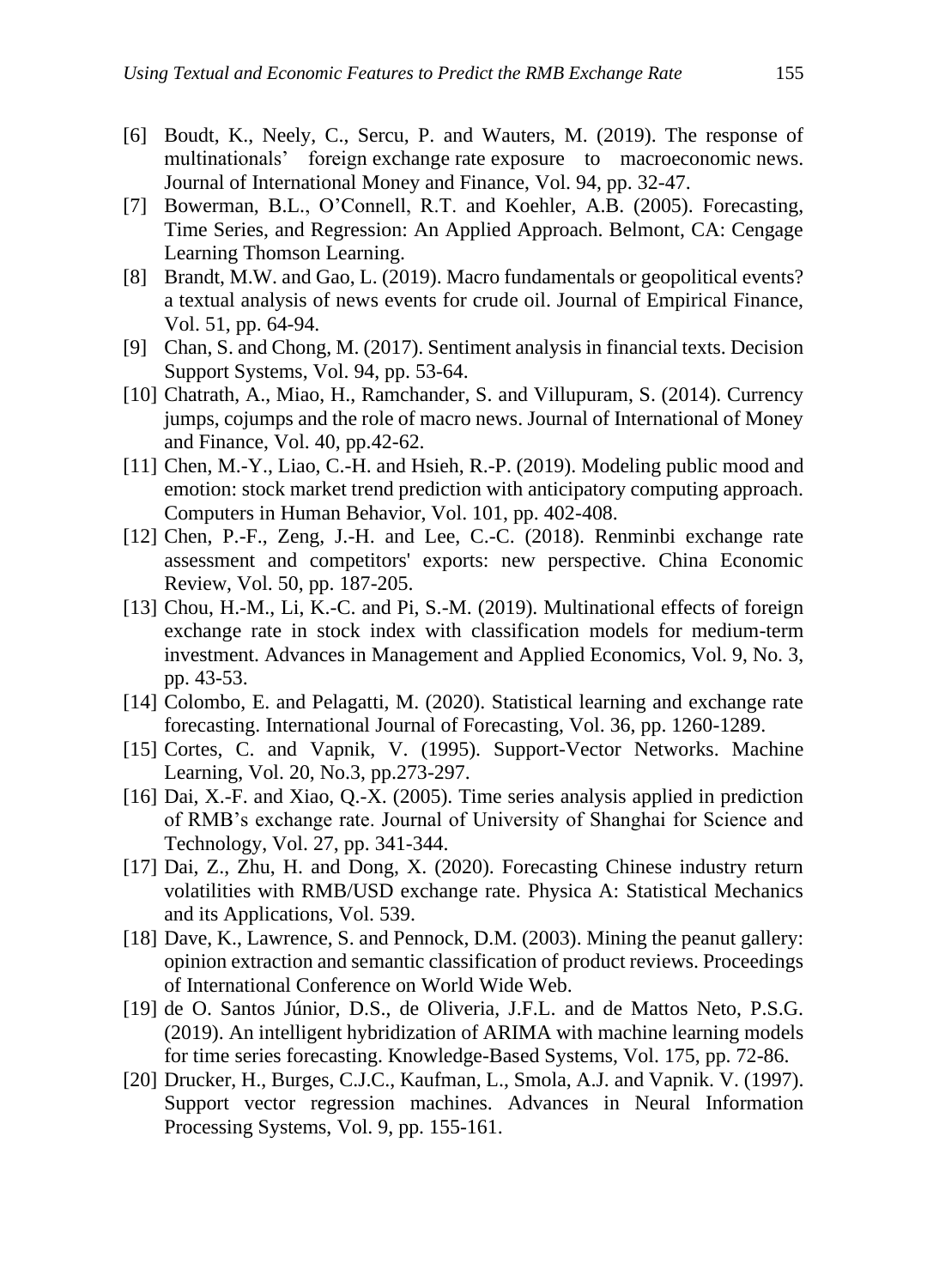- [21] Evans, M.D.D., Lyons and R.K. (2008). How is macro news transmitted to exchange rates? Journal of Financial Economics, Vol. 88, pp. 26-50.
- [22] Fayyad, U., Piatetsky-Shapiro, G. and Smyth, P. (1996). From data mining to knowledge discovery in databases. AI Magazine, Vol. 17, No. 3, pp. 37-54.
- [23] Feuerriegel, S. and Prendinger, H. (2016). News-based trading strategies. Decision Support Systems, Vol. 90, pp. 65-74.
- [24] Freedman, D.A. (2009). Statistical Models: Theory and Practice. [Cambridge,](https://en.wikipedia.org/wiki/Cambridge_University_Press)  [UK: University Press.](https://en.wikipedia.org/wiki/Cambridge_University_Press)
- [25] Fu, C. (2010). Forecasting exchange rate with EMD-based support vector regression. Proceedings of International Conference on Management and Service Science (MASS), Wuhan, China.
- [26] Fu, S., Li, Y., Sun, S. and Li, H. (2019). Evolutionary support vector machine for RMB exchange rate forecasting. Physica A: Statistical Mechanics and its Applications, Vol. 521, pp. 692-704.
- [27] Fu, X., Liu, W., Xu, Y. and Cui, L. (2017). Combine HowNet [lexicon to train](https://www.sciencedirect.com/science/article/pii/S0925231217302643)  [phrase recursive autoencoder for sentence-level sentiment analysis.](https://www.sciencedirect.com/science/article/pii/S0925231217302643) Neurocomputing, Vol. 241, pp. 18-27.
- [28] Fung, G.P.C., Yu, J.X. and Lam, W. (2003). Stock prediction: integrating text mining approach using real-time news. Proceedings of IEEE International Conference on Computational Intelligence for Financial Engineering, Hong Kong, China, pp. 395–402.
- [29] Guyon, I. and Elisseeff, A. (2003). An introduction to variable and feature selection. Journal of Machine Learning Research, Vol. 3, pp. 1157-1182.
- [30] Hand, D.J., Smyth, P. and Mannila, H. (2001). Principles of Data Mining, Cambridge, MA: MIT Press. 2001.
- [31] He, K., Chen, Y. and Tso, G.K.F. (2018). Forecasting exchange rate using variational mode decomposition and entropy theory. Physica A: Statistical Mechanics and its Applications, Vol. 510, pp. 15-25.
- [32] Huang, S.-C., Chuang, P.J., Wu, C.-F. and Lai, H.-J. (2010). Chaos-based support vector regressions for exchange rate forecasting. Expert Systems with Applications, Vol. 37. No. 12, pp. 8590-8598.
- [33] Hung, C. (2017). Word of mouth quality classification based on contextual sentiment lexicons. Information Processing and Management, Vol. 53, No.4, pp. 751-763.
- [34] Hung, C. and Chen, J.-H. (2009). A selective ensemble based on expected probabilities for bankruptcy prediction. Expert Systems with Applications, Vol. 36, No. 3, pp. 5297-5303.
- [35] Jin, F., Self, N., Saraf, P., Butler, P., Wang, W. and Ramakrishnan, N. (2013). Forex-foreteller: currency trend modeling using news articles. Proceedings of ACM SIGKDD International Conference on Knowledge Discovery and Data Mining, pp. 1470-1473.
- [36] Kazmaier, J. and van Vuuren, J.H. (2020). A generic framework for sentiment analysis: leveraging opinion-bearing data to inform decision making. Decision Support Systems, Vol. 135, No. 113304, pp. 1-21.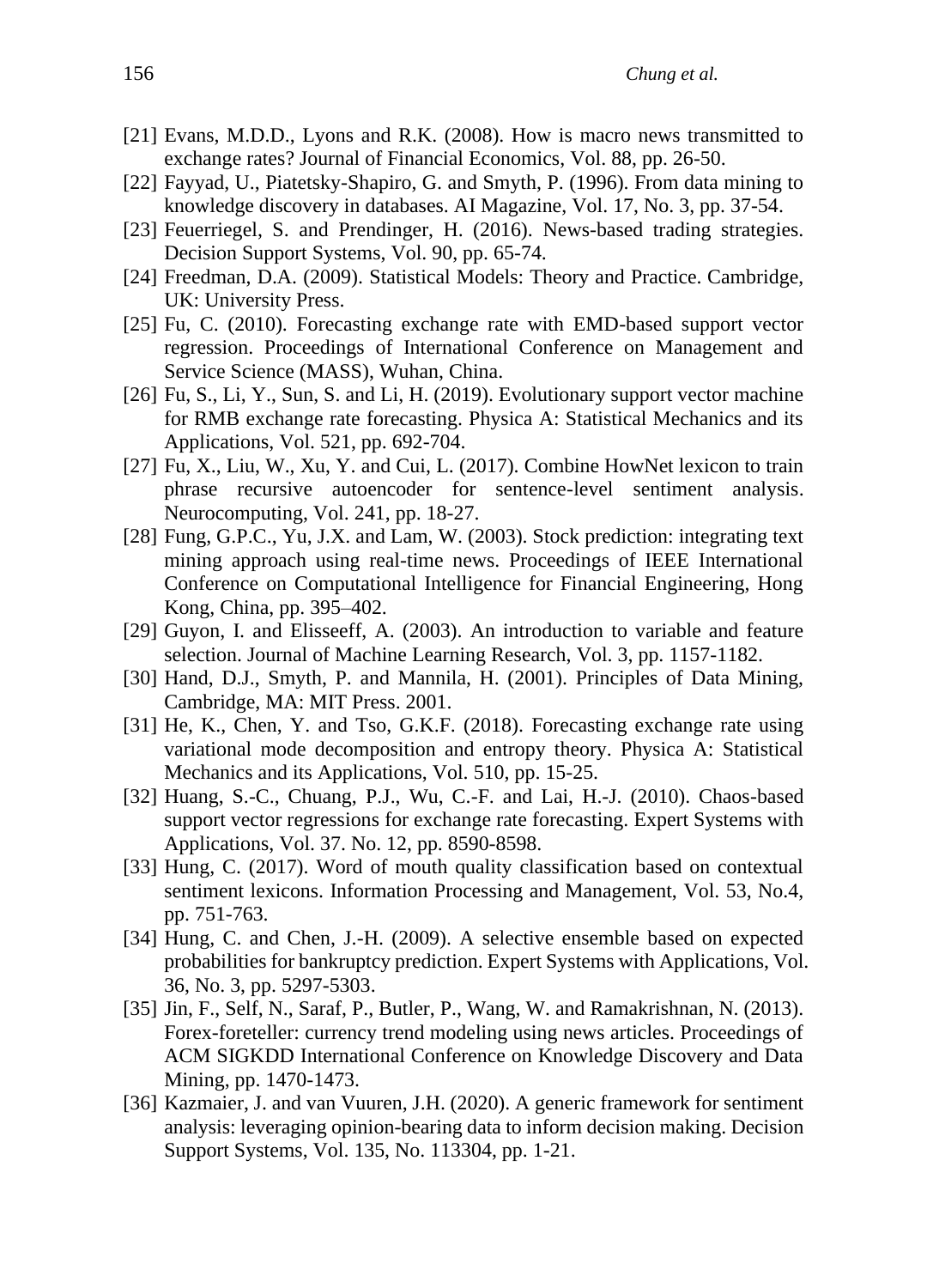- [37] Kumar, B.S. and Ravi, V. (2016). A survey of the applications of text mining in financial domain. Knowledge-Based Systems, Vol. 114, pp. 128-147.
- [38] Lee, C.-C. and Chen, M.-P. (2020). Happiness sentiments and the prediction of cross-border country exchange-traded fund returns. The North American Journal of Economics and Finance, Vol. 54, No. 101254, pp. 1-25.
- [39] Lin, C.-S., Chiu, S.-H. and Lin, T.-Y. (2012). Empirical mode decompositionbased least squares support vector regression for foreign exchange rate forecasting. Economic Modelling, Vol. 29, No.6, pp. 2583-2590.
- [40] Liu, B., Kiskin, I. and Roberts, S. (2020). An overview of Gaussian process regression for volatility forecasting. Proceedings of [2020 International](https://ieeexplore.ieee.org/xpl/conhome/9046688/proceeding)  [Conference on Artificial Intelligence in Information and Communication,](https://ieeexplore.ieee.org/xpl/conhome/9046688/proceeding) pp. 681-686.
- [41] Mussa, M. (1984). The theory of exchange rate determination. Bilson, J.O., Marston, R.C. (eds.), Exchange Rate Theory and Practice, University of Chicago Press, pp. 13-78.
- [42] Nasukawa, T. and Yi, J. (2003). Sentiment analysis: capturing favorability using natural language processing. Proceedings of the K-CAP-03, 2nd International Conference on Knowledge Capture.
- [43] Palit, A.K. and Popovic, D. (2005). Computational Intelligence in Time Series Forecasting: Theory and Engineering Applications, London: Springer-Verlag London Limited, 2005.
- [44] Rasmussen, C.E. (2003). Gaussian processes in machine learning. Lecture Notes in Computer Science, Vol. 3176, pp. 63-71.
- [45] Rasmussen, C.E. and Williams, C.K.I. (2006). Gaussian Processes for Machine Learning, the MIT Press.
- [46] Ren, Y., Wang, Q. and Zhang, X. (2019). Short-term exchange rate predictability. Finance Research Letters, Vol. 28, pp. 148-152.
- [47] Ruan, Q., Yang, B. and Ma, G. (2017). Detrended cross-correlation analysis on RMB exchange rate and Hang Seng China Enterprises Index. Physica A: Statistical Mechanics and its Applications, Vol. 468, pp. 91-108.
- [48] Schumaker, R.P., Zhang, Y., Huang, C.-N. and Chen, H. (2012). Evaluating sentiment in financial news articles. Decision Support Systems, Vol. 53, No. 3, pp. 458-464.
- [49] Schütze, H. and Silverstein, C. (1997). A comparison of projections for efficient document clustering. Proceedings of the 20th Annual ACM SIGIR Conference on Research and Development in Information Retrieval, pp. 74-81.
- [50] Tsai, C.-F. and Hung, C. (2014). Modeling credit scoring using neural network ensembles. Kybernetes, Vol. 43, No. 7, pp. 1114-1123.
- [51] Vapnik, V.N. (1995). The Nature of Statistical Learning Theory, Springer, New York.
- [52] Vechtomova, O. and Wang, Y. (2006). A study of the effect of term proximity on query expansion. [Journal of Information Science,](https://en.wikipedia.org/wiki/Journal_of_Information_Science) Vol. 32, No. 4, pp. 324- 333.